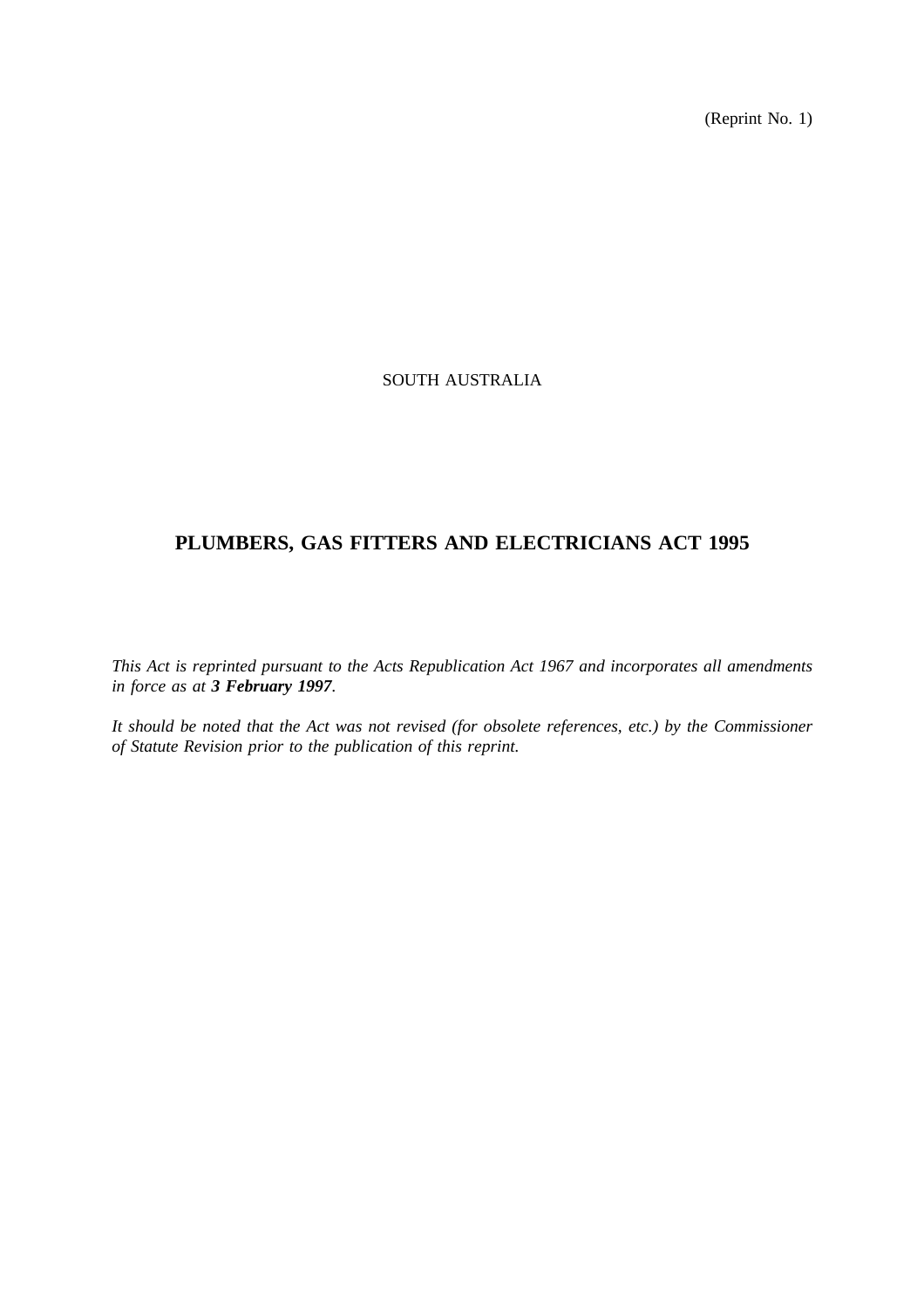## **SUMMARY OF PROVISIONS**

## **PART 1 PRELIMINARY**

- 1. Short title<br>2. Commence
- 2. Commencement<br>3. Interpretation
- 3. Interpretation<br>4. Non-derogation
- Non-derogation
- 5. Commissioner responsible for administration of Act

#### **PART 2 LICENSING OF CONTRACTORS**

- 6. Obligation of contractors to be licensed
- 7. Classes of licences<br>8. Application for lice
- Application for licence
- 9. Entitlement to be licensed
- 10. Appeals
- 11. Duration of licence and fee and return
- 12. Licensed contractor's work to be carried out by registered worker

#### **PART 3 REGISTRATION OF WORKERS**

- 13. Obligation of workers to be registered
- 14. Classes of registration
- 15. Application for registration
- 16. Entitlement to be registered
- 17. Appeals
- 18. Duration of registration and fee and return

#### **PART 4 DISCIPLINE**

- 19. Interpretation of Part
- 20. Cause for disciplinary action
- 21. Complaints
- 22. Hearing by Court<br>23. Participation of as
- Participation of assessors in disciplinary proceedings
- 24. Disciplinary action
- 25. Contravention of orders

# **PART 5**

## **ADVISORY PANELS**

26. Advisory panels

#### **PART 6 MISCELLANEOUS**

- 27. Delegations
- 28. Agreement with professional organisation<br>29. Exemptions
- Exemptions
- 30. Registers
- 31. Commissioner and proceedings before Court<br>32. False or misleading information
- 32. False or misleading information<br>33. Name in which contractor may
- 33. Name in which contractor may carry on business 34. Statutory declaration
- 34. Statutory declaration<br>35. Investigations
- 35. Investigations<br>36. General defen
- General defence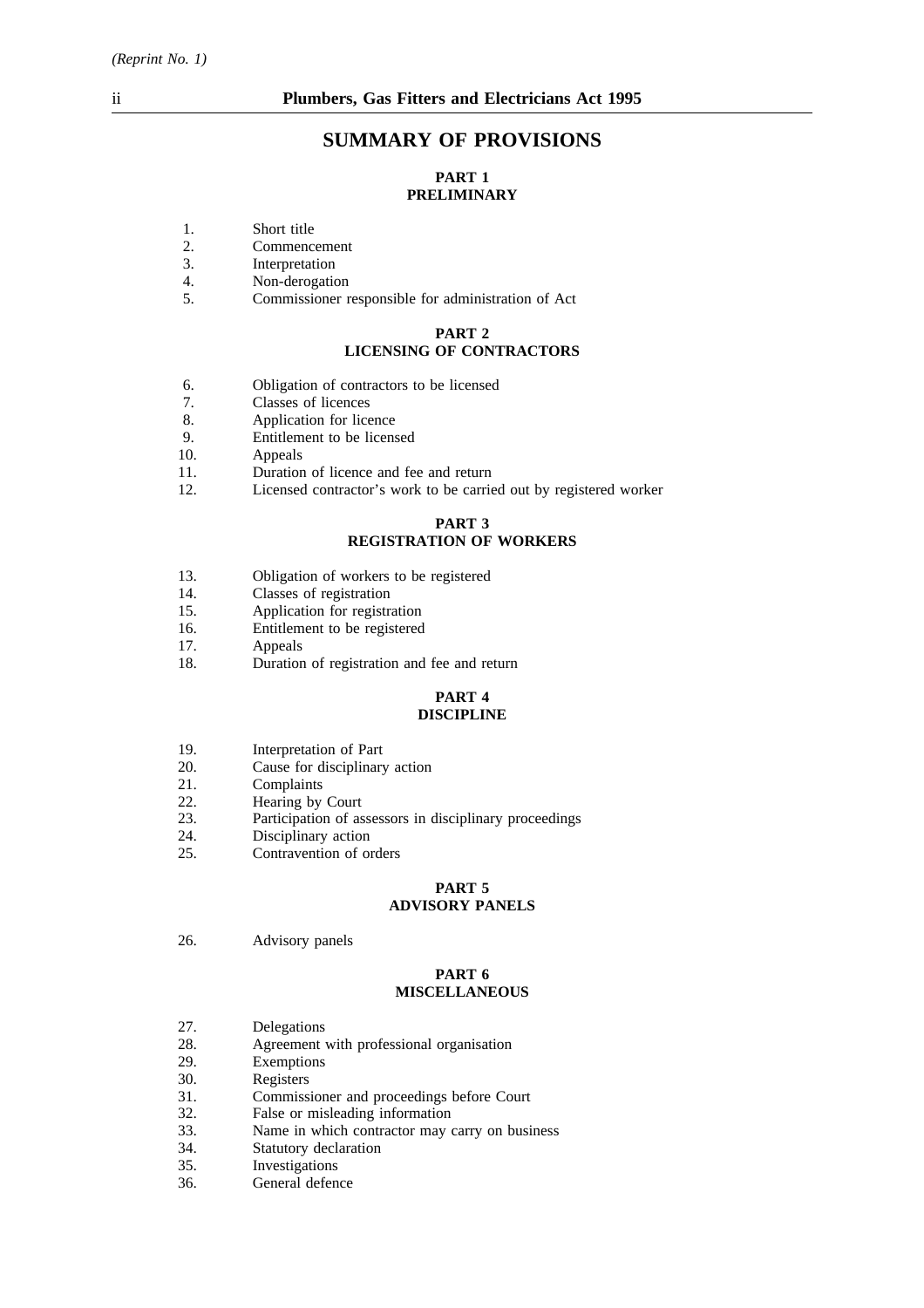- 37. Liability for act or default of officer, employee or agent 38. Offences by bodies corporate
- Offences by bodies corporate
- 39. Continuing offence
- 40. Prosecutions
- 41. Evidence
- 42. Service of documents
- 43. Annual report<br>44. Regulations
- Regulations

#### **SCHEDULE 1**

*Appointment and Selection of Assessors for Court*

### **SCHEDULE 2**

*Repeal and Transitional Provisions*

#### **APPENDIX 1 LEGISLATIVE HISTORY**

### **APPENDIX 2 DIVISIONAL PENALTIES AND EXPIATION FEES**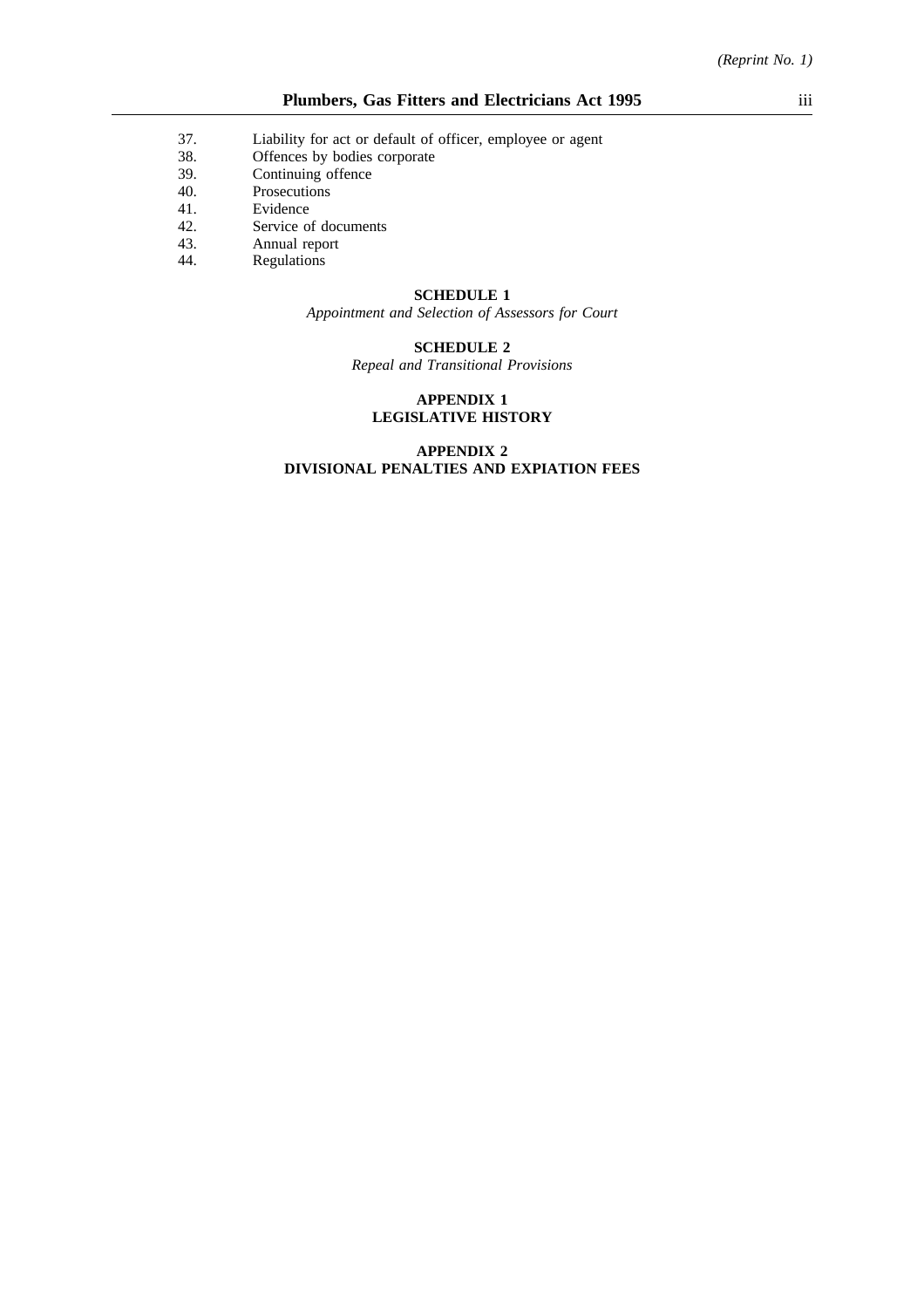# **PLUMBERS, GAS FITTERS AND ELECTRICIANS ACT 1995**

being

Plumbers, Gas Fitters and Electricians Act 1995, No. 25 of 1995 [Assented to 27 April  $1995$ ]<sup>1</sup>

as amended by

Statutes Amendment (Common Expiation Scheme) Act 1996 No. 34 of 1996 [Assented to 2 May 1996]<sup>2</sup>

<sup>1</sup> Came into operation 1 July 1995: *Gaz.* 29 June 1995, p. 2977.<br><sup>2</sup> Came into operation 3 February 1997: *Gaz* 19 December 1996

<sup>2</sup> Came into operation 3 February 1997: *Gaz*. 19 December 1996, p. 1923.

#### *NOTE:*

*Asterisks indicate repeal or deletion of text.*  $\cdot$  $\ddot{\phantom{a}}$ *For the legislative history of the Act see Appendix 1.*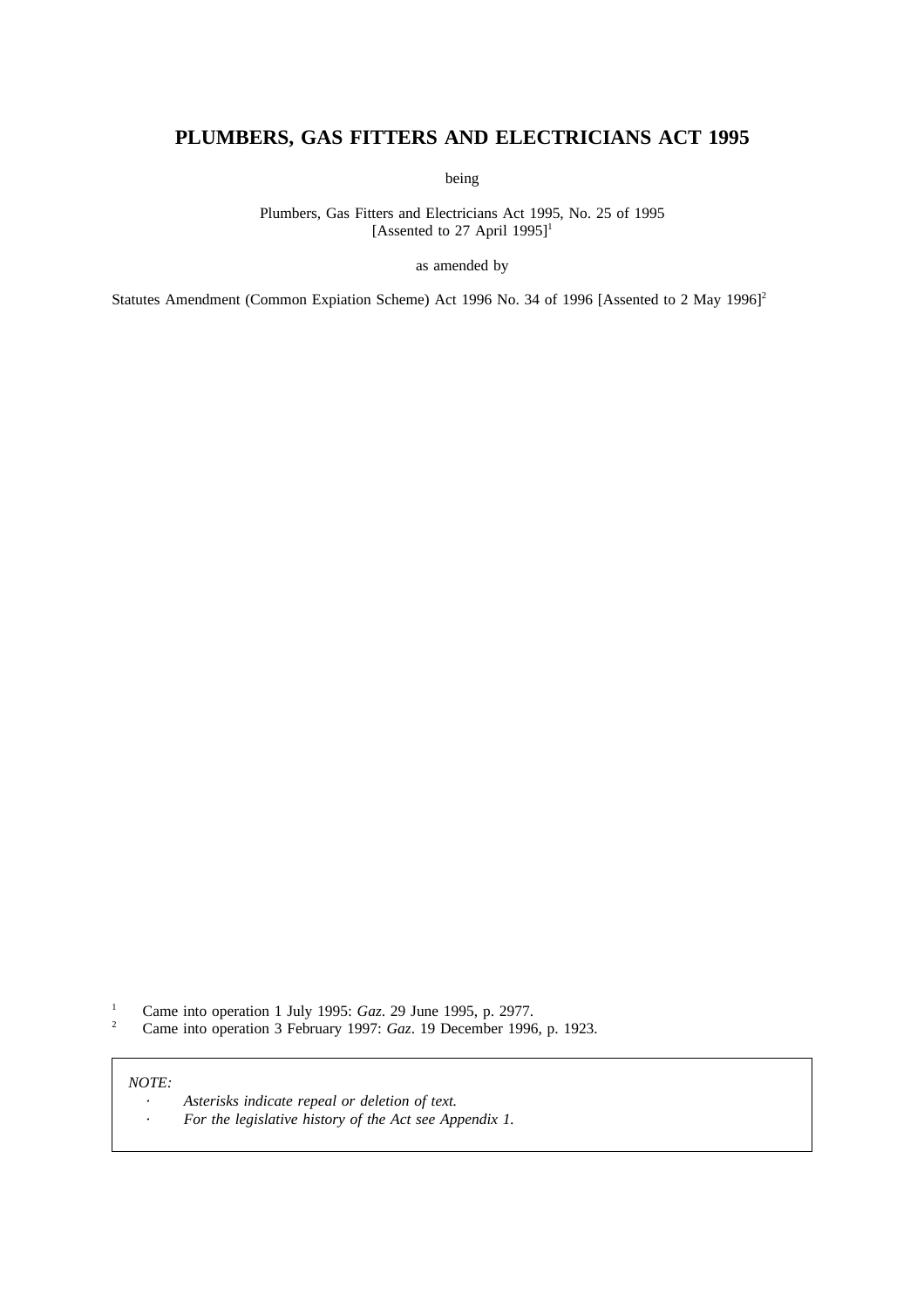**An Act to regulate plumbers, gas fitters and electricians; to repeal the Electrical Workers and Contractors Licensing Act 1966; to amend the Gas Act 1988, the Sewerage Act 1929 and the Waterworks Act 1932; and for other purposes**.

The Parliament of South Australia enacts as follows:

### **PART 1 PRELIMINARY**

#### **Short title**

**1.** This Act may be cited as the *Plumbers, Gas Fitters and Electricians Act 1995*.

## **Commencement**

**2.** This Act will come into operation on a day to be fixed by proclamation.

#### **Interpretation**

**3.** In this Act, unless the contrary intention appears—

"**Commissioner**" means the Commissioner for Consumer Affairs;

"**contractor**" means a plumbing contractor, a gas fitting contractor or an electrical contractor;

"**Court**" means the Administrative and Disciplinary Division of the District Court of South Australia;

"**director**" of a body corporate includes—

- *(a)* a person occupying or acting in the position of director or member of the governing body of the body corporate, by whatever name called and whether or not validly appointed to occupy or duly authorised to act in the position; and
- *(b)* any person in accordance with whose directions or instructions the directors or members of the governing body of the body corporate are accustomed to act;

"**draining work**" means the installation, alteration, repair, maintenance or disconnection of sanitary drains or stormwater drains, and includes work of a class prescribed by regulation;

"**electrical contractor**" means a person who carries on the business of performing electrical work for others;

"**electrical installation**" means the whole or part of any system or equipment wherever situated intended for the conveyance, control, measurement or use of electricity supplied or intended to be supplied by a person or body that supplies electricity to the public at a voltage above extra low voltage as defined in *Australian Standard AS3000 Wiring Rules*;

"**electrical work**" means the installation, alteration, repair or maintenance of an electrical installation, and includes work of a class prescribed by regulation;

"**electrical worker**" means a person who personally carries out electrical work;

"**equipment**" includes fittings, fixtures, appliances and devices;

"**gas**" means a gaseous fuel consisting of hydrocarbons or predominantly of hydrocarbons;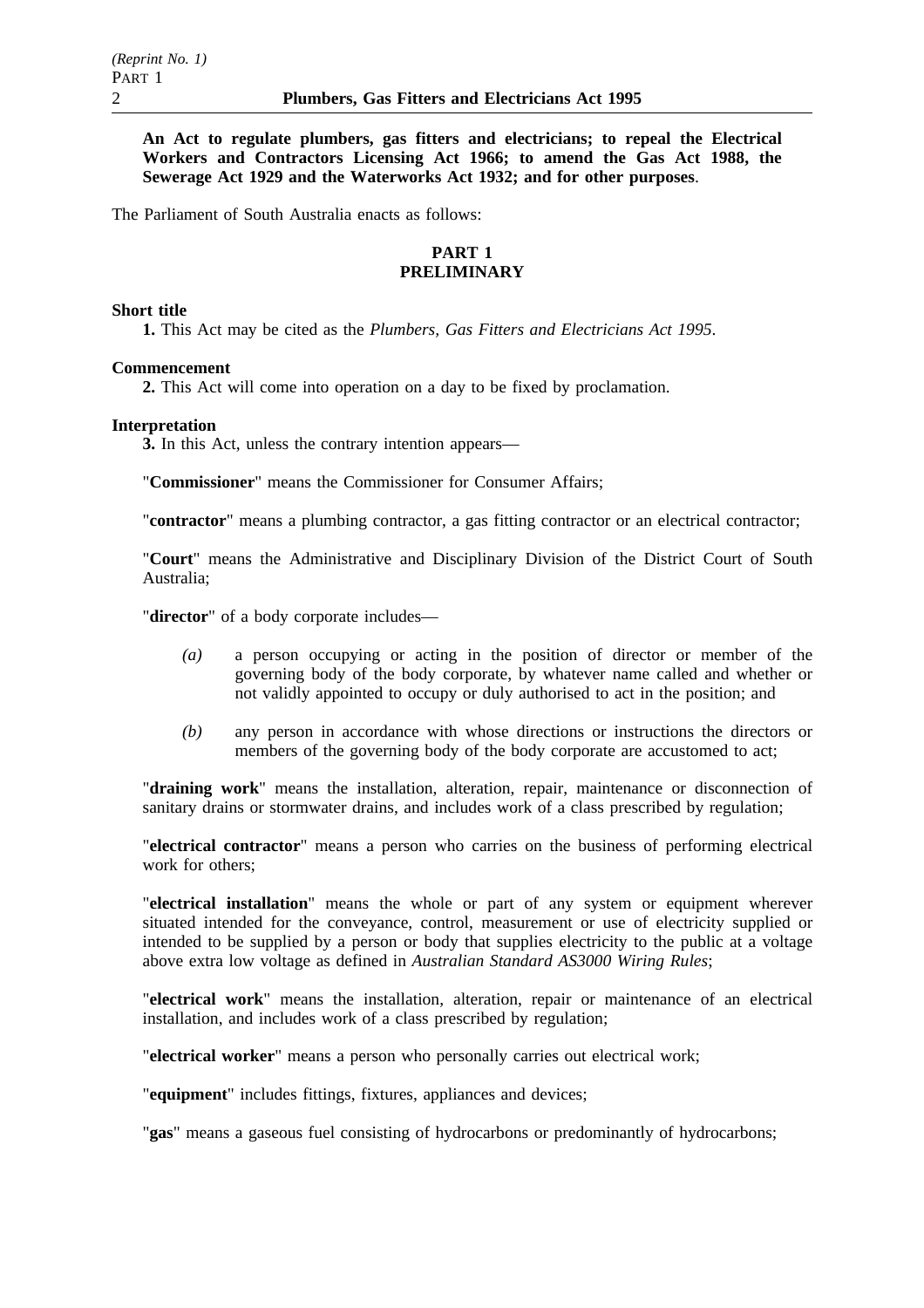"**gas fitting**" means the installation, alteration, repair, maintenance or disconnection of any pipes or equipment to convey or utilise gas (including associated gas ventilation equipment) downstream of—

- *(a)* the outlet of a meter installed for measuring consumption of reticulated gas supplied by a licensed gas supplier under the *Gas Act 1988*; or
- *(b)* the outlet of any gas storage tank or cylinder,

and includes work of a class prescribed by regulation;

"**gas fitting contractor**" means a person who carries on the business of performing gas fitting for others;

"**gas fitting worker**" means a person who personally carries out gas fitting;

"**licence**" means a licence under Part 2; and "**licensed**" and "**licensee**" have corresponding meanings;

"**perform**", in relation to plumbing, gas fitting or electrical work, includes—

- *(a)* cause such work to be performed; or
- *(b)* organise or arrange for the performance of such work;

"**plumbing**" means water plumbing work, sanitary plumbing work or draining work or the installation or testing of backflow prevention devices;

"**plumbing contractor**" means a person who carries on the business of performing plumbing for others;

"**plumbing worker**" means a person who personally carries out plumbing;

"**registration**" means registration under Part 3; and "**registered**" has a corresponding meaning;

"**sanitary drain**" means pipes and equipment to collect and convey wastewater from a sanitary plumbing installation to an on-site wastewater treatment facility or a public sewerage or effluent disposal system;

"**sanitary plumbing work**" means the installation, alteration, repair, maintenance or disconnection of pipes or equipment to receive and convey wastewater to sanitary drains (including associated plumbing ventilation equipment), and includes work of a class prescribed by regulation;

"**stormwater drain**" means pipes and equipment to collect and convey stormwater to a public stormwater disposal system;

"**water plumbing**" means the installation, alteration, repair, maintenance or disconnection of pipes or equipment (including water heaters) to be connected directly or indirectly to a public water supply system, and includes work of a class prescribed by regulation;

"**worker**" means a plumbing worker, a gas fitting worker or an electrical worker.

*Note: For definition of divisional penalties (and divisional expiation fees) see Appendix 2.*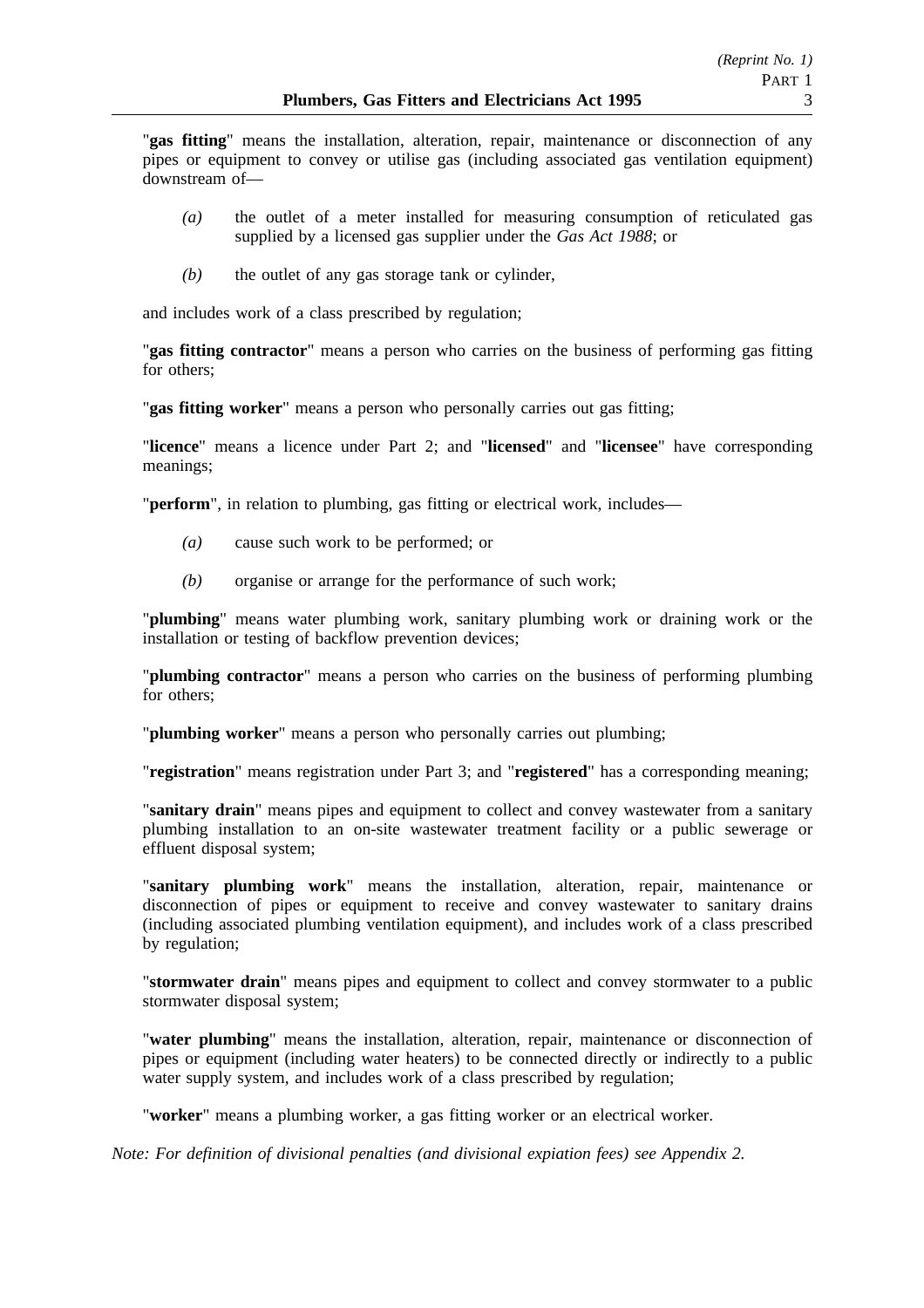### **Non-derogation**

**4.** The provisions of this Act are in addition to and do not derogate from the provisions of any other Act.

## **Commissioner responsible for administration of Act**

**5.** The Commissioner is responsible, subject to the control and directions of the Minister, for the administration of this Act.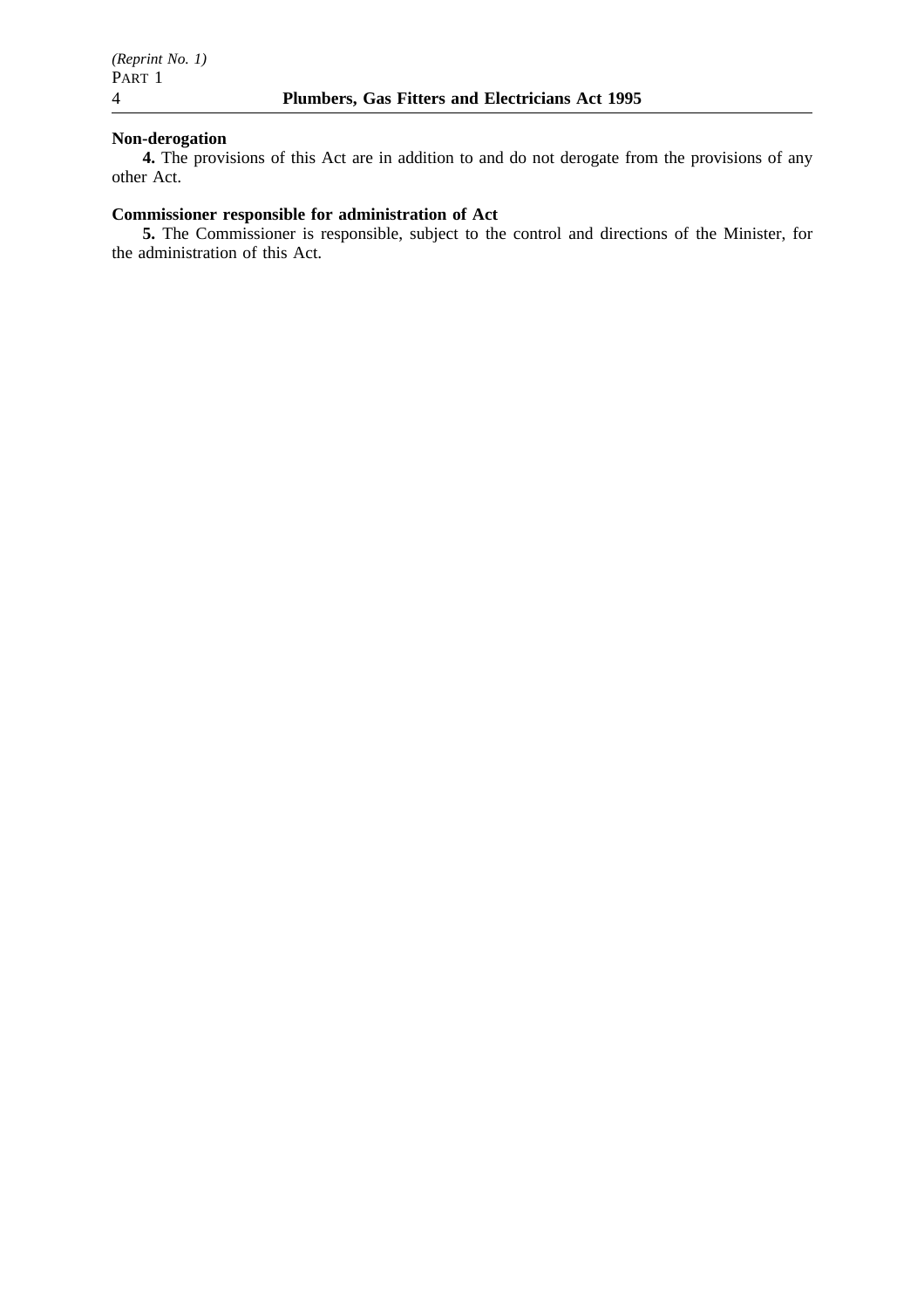## **PART 2 LICENSING OF CONTRACTORS**

#### **Obligation of contractors to be licensed**

**6.** (1) A person must not—

- *(a)* carry on business as a plumbing contractor, a gas fitting contractor or an electrical contractor except as authorised by a licence under this Part; or
- *(b)* advertise or otherwise hold himself or herself out as being entitled to carry on business as a plumbing contractor, a gas fitting contractor or an electrical contractor unless authorised to carry on business as such a contractor by a licence under this Part.

Penalty: Division 4 fine.

(2) A person required by this Act to be licensed as a contractor is not entitled to any fee or other consideration in respect of work performed as a contractor unless—

- *(a)* the person was authorised to perform the work under a licence; or
- *(b)* a court hearing proceedings for recovery of the fee or other consideration is satisfied that the person's failure to be so authorised resulted from inadvertence only.

#### **Classes of licences**

**7.** (1) There are the following classes of licences for the purposes of this Act:

- *(a)* plumbing contractors licence—a licence authorising a person to carry on business as a plumbing contractor;
- *(b)* gas fitting contractors licence—a licence authorising a person to carry on business as a gas fitting contractor;
- *(c)* electrical contractors licence—a licence authorising a person to carry on business as an electrical contractor;
- *(d)* restricted licence—
	- (i) a plumbing contractors licence subject to conditions limiting the work that may be performed under the authority of the licence—
		- (A) to water plumbing work;
		- (B) to sanitary plumbing work;
		- (C) to draining work;
		- (D) in any other way;
	- (ii) a gas fitting contractors licence subject to conditions limiting (in any way) the work that may be performed under the authority of the licence;
	- (iii) an electrical contractors licence subject to conditions limiting (in any way) the work that may be performed under the authority of the licence.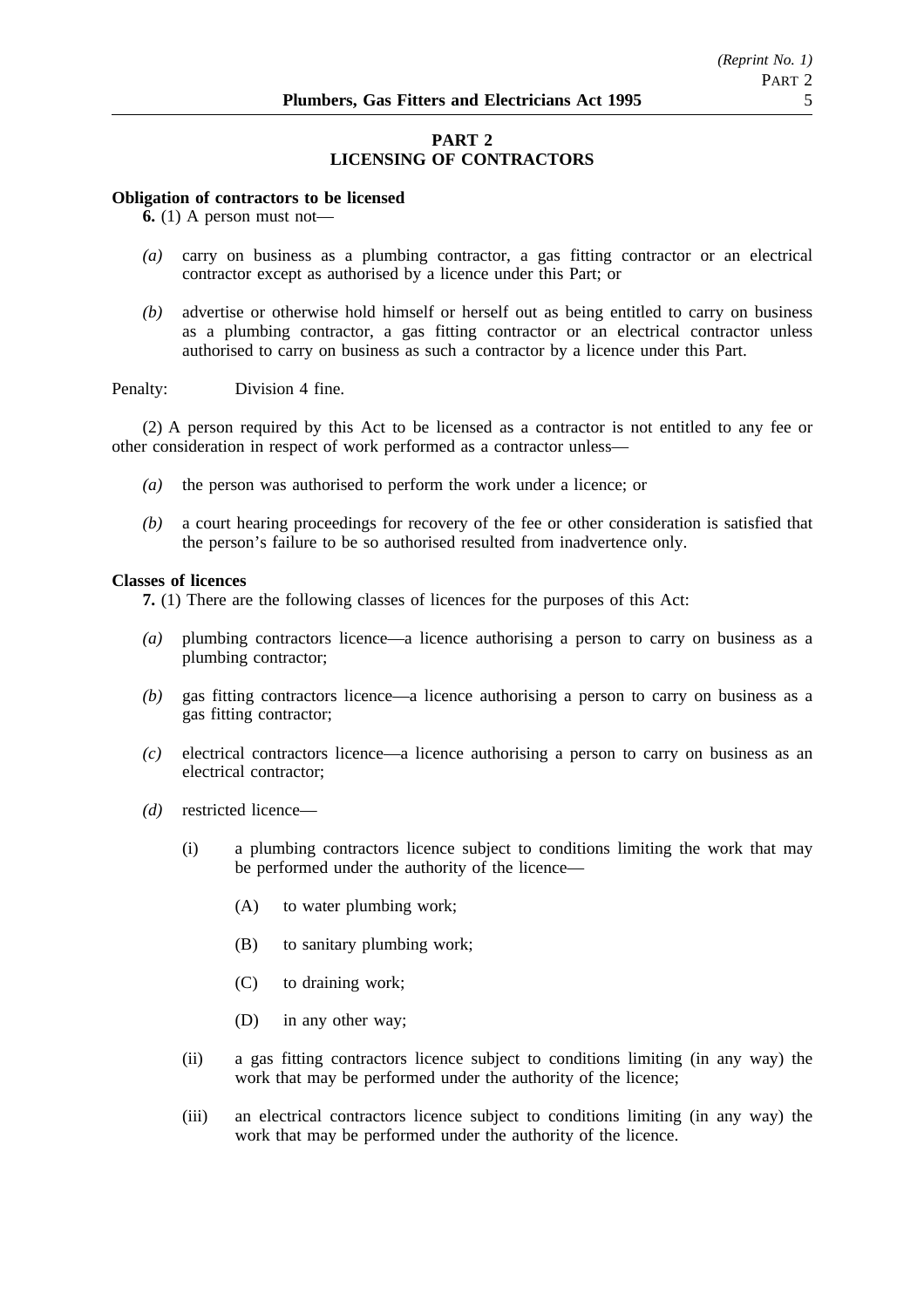- (2) Conditions limiting the work that may be performed under the authority of a licence—
- *(a)* may be imposed by the Commissioner on the grant of the licence; and
- *(b)* may be varied or revoked by the Commissioner at any time on application by the licensee.

## **Application for licence**

**8.** (1) An application for a licence must—

- *(a)* be made to the Commissioner in the manner and form approved by the Commissioner; and
- *(b)* be accompanied by the fee fixed by regulation.

(2) An applicant for a licence must provide the Commissioner with any information required by the Commissioner for the purposes of determining the application.

## **Entitlement to be licensed**

**9.** (1) A natural person is entitled to be granted a licence if the person—

- *(a)* has—
	- (i) the qualifications and experience required by regulation for the kind of work authorised by the licence; or
	- (ii) subject to the regulations, qualifications and experience that the Commissioner considers appropriate having regard to the kind of work authorised by the licence; and
- *(b)* is not suspended or disqualified from practising or carrying on an occupation, trade or business under a law of this State, the Commonwealth, another State or a Territory of the Commonwealth; and
- *(c)* is not an undischarged bankrupt or subject to a composition or deed or scheme of arrangement with or for the benefit of creditors; and
- *(d)* has not, during the period of five years preceding the application for the licence, been a director of a body corporate wound up for the benefit of creditors—
	- (i) when the body corporate was being so wound up; or
	- (ii) within the period of six months preceding the commencement of the winding up; and
- *(e)* has sufficient business knowledge and experience and financial resources for the purpose of properly carrying on the business authorised by the licence; and
- *(f)* is a fit and proper person to be the holder of a licence.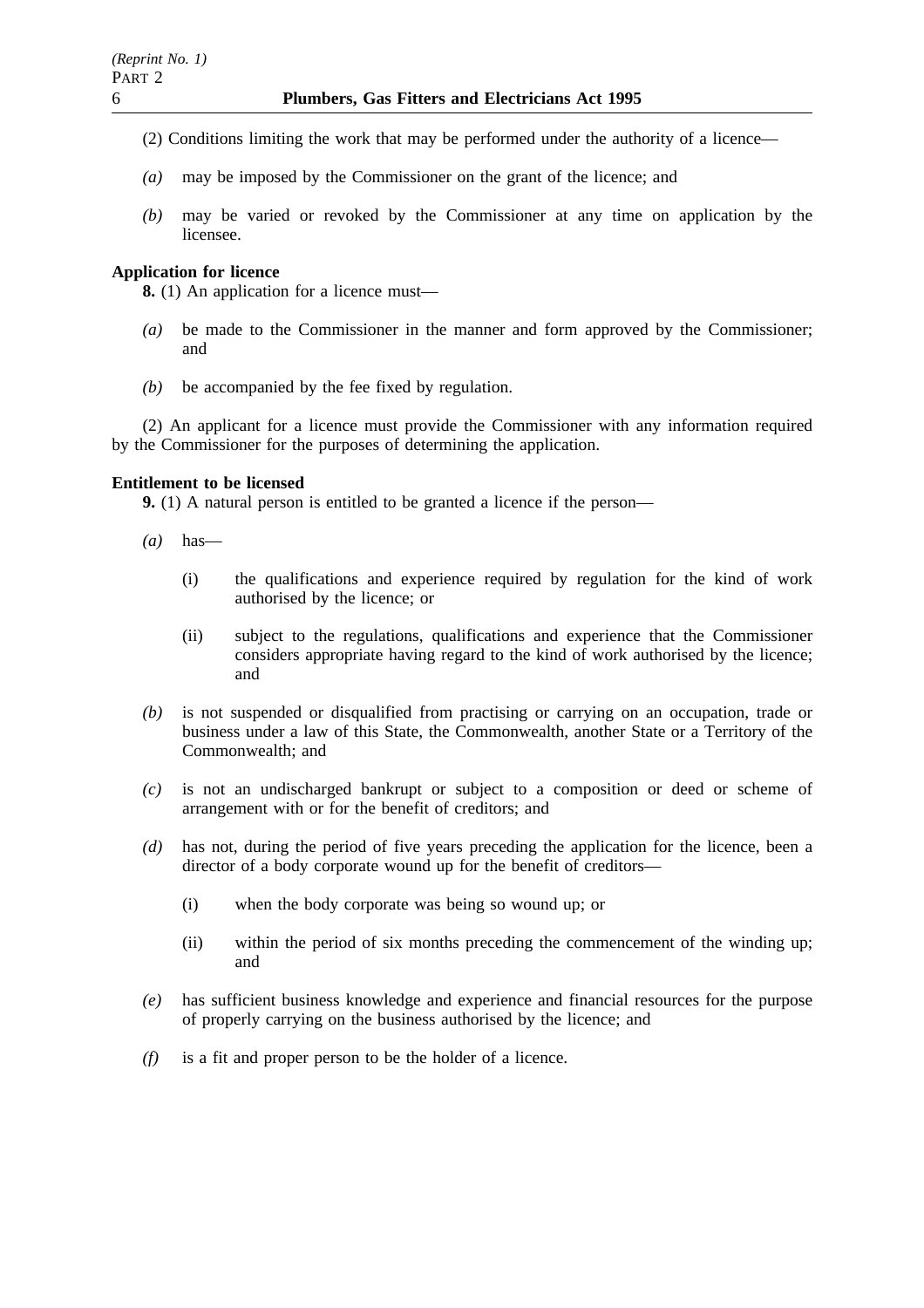- (2) A body corporate is entitled to be granted a licence if—
- *(a)* the body corporate—
	- (i) is not suspended or disqualified from practising or carrying on an occupation, trade or business under a law of this State, the Commonwealth, another State or a Territory of the Commonwealth; and
	- (ii) is not being wound up and is not under official management or in receivership; and
- *(b)* no director of the body corporate—
	- (i) is suspended or disqualified from practising or carrying on an occupation, trade or business under a law of this State, the Commonwealth, another State or a Territory of the Commonwealth; or
	- (ii) has, during the period of five years preceding the application for the licence, been a director of a body corporate wound up for the benefit of creditors—
		- (A) when the body corporate was being so wound up; or
		- (B) within the period of six months preceding the commencement of the winding up; and
- *(c)* the directors of the body corporate together have sufficient business knowledge and experience for the purpose of properly directing the business authorised by the licence; and
- *(d)* the body corporate has sufficient financial resources for the purpose of properly carrying on the business authorised by the licence; and
- *(e)* each director of the body corporate is a fit and proper person to be the director of a body corporate that is the holder of a licence.
- (3) Where, on an application for a licence, the Commissioner—
- *(a)* is not satisfied that the applicant meets requirements as to qualifications, business knowledge, experience or financial resources; but
- *(b)* is satisfied that the applicant proposes to carry on business as a contractor in partnership with a person who does meet those requirements,

the Commissioner may, subject to the other provisions of this section, grant a licence to the applicant subject to the condition that the applicant not carry on business under the licence except in partnership with that person or some other person approved by the Commissioner.

## **Appeals**

**10.** (1) An applicant for a licence may appeal to the Court against a decision of the Commissioner refusing the application.

(2) Subject to subsection (4), an appeal must be instituted within one month of the making of the decision appealed against or such longer period as the Court may allow.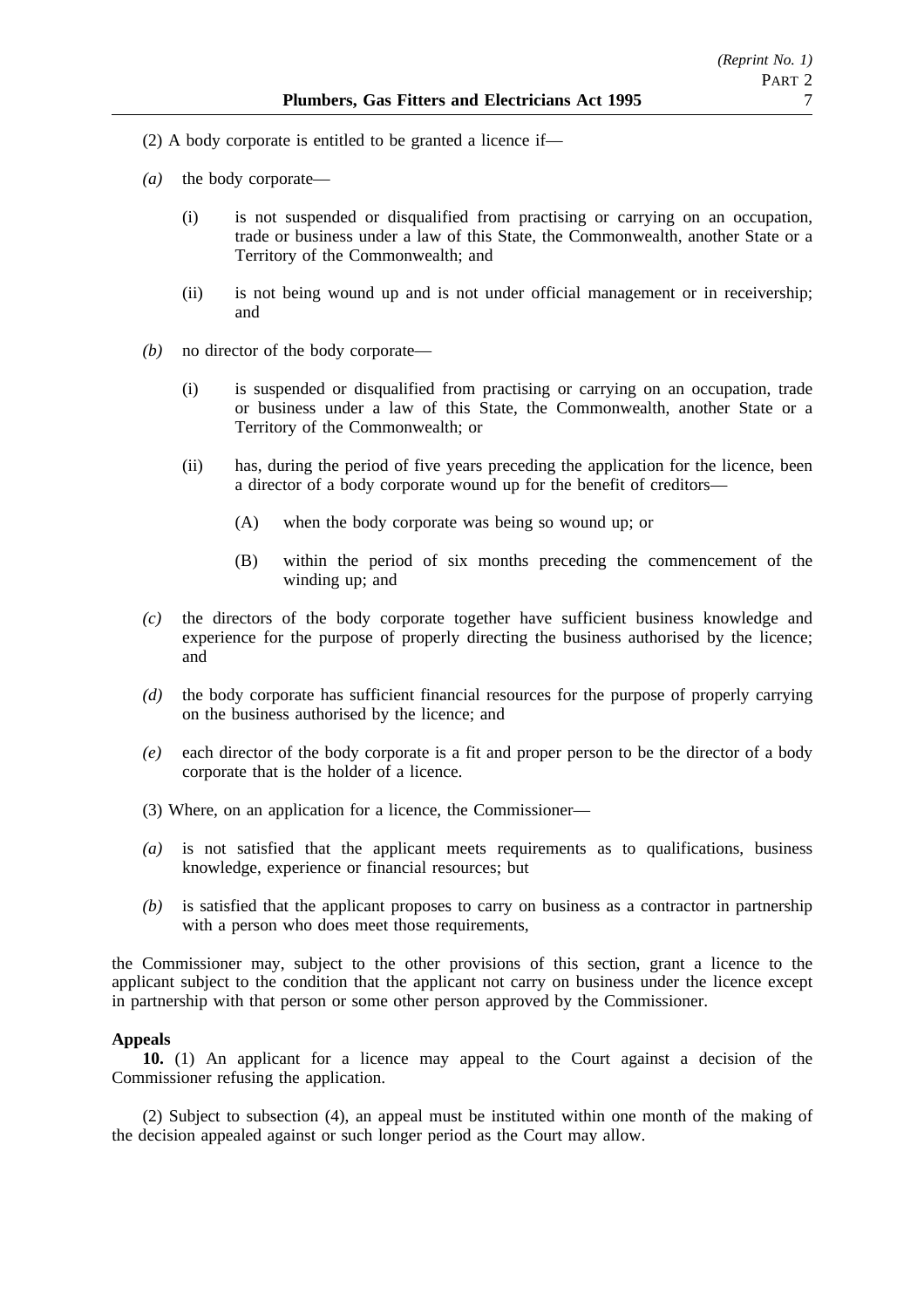(3) The Commissioner must, if so required by the applicant, state in writing the reasons for the Commissioner's decision to refuse the application.

(4) If the reasons of the Commissioner are not given in writing at the time of making the decision and the applicant (within one month of the making of the decision) requires the Commissioner to state the reasons in writing, the time for instituting an appeal runs from the time at which the applicant receives the written statement of those reasons.

(5) Except as determined by the Court, an appeal is to be conducted by way of a fresh hearing and for that purpose the Court may receive evidence given orally or, if the Court determines, by affidavit.

- (6) The Court may, on the hearing of an appeal—
- *(a)* affirm the decision appealed against or rescind the decision and substitute a decision that the Court thinks appropriate; and
- *(b)* make any other order that the case requires (including an order for costs).

#### **Duration of licence and fee and return**

**11.** (1) A licence remains in force (except for any period for which it is suspended) until—

- *(a)* the licence is surrendered or cancelled; or
- *(b)* the licensed contractor dies or, in the case of a licensed body corporate, is dissolved.
- (2) A licensed contractor must, at intervals fixed by regulation—
- *(a)* pay to the Commissioner the fee fixed by regulation; and
- *(b)* lodge with the Commissioner a return in the manner and form required by the Commissioner.

(3) If a licensed contractor fails to pay the fee or lodge the return in accordance with subsection (2), the Commissioner may, by notice in writing, require the contractor to make good the default and, in addition, to pay to the Commissioner the amount fixed by regulation as a penalty for default.

(4) If the licensed contractor fails to comply with the notice within 28 days after service of the notice, the contractor's licence is cancelled.

(5) The Commissioner must notify the contractor in writing of the cancellation of the contractor's licence.

(6) A licensed contractor may surrender the licence.

(7) In this section—

"**licensed contractor**" includes a licensed contractor whose licence has been suspended.

#### **Licensed contractor's work to be carried out by registered worker**

**12.** A licensed contractor must ensure that plumbing, gas fitting or electrical work performed in the course of the contractor's business is personally carried out by a registered worker authorised to carry out such work.

Penalty: Division 4 fine.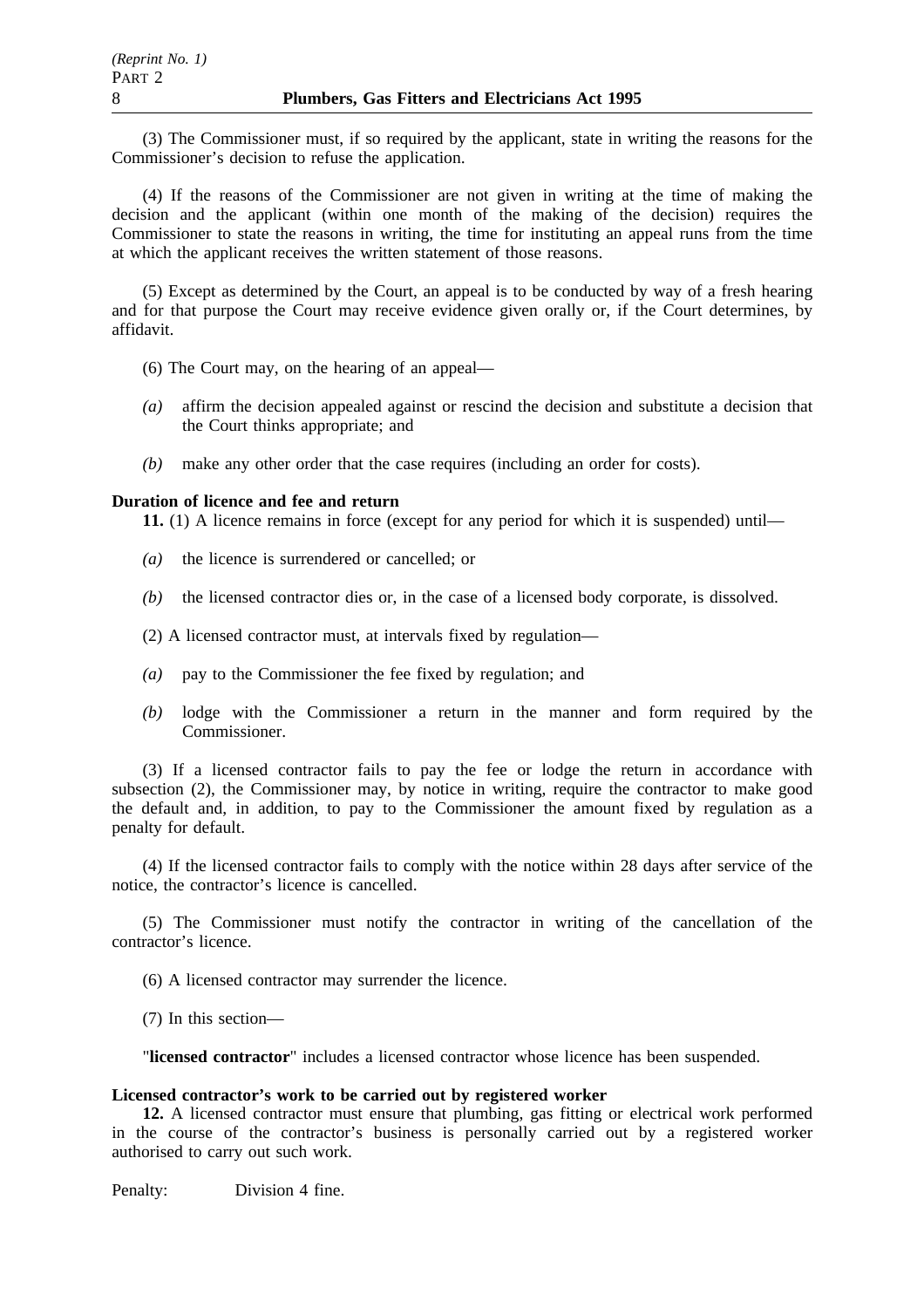## **PART 3 REGISTRATION OF WORKERS**

### **Obligation of workers to be registered**

**13.** A person must not—

- *(a)* act as a plumbing worker, a gas fitting worker or an electrical worker except as authorised by registration under this Part; or
- *(b)* advertise or otherwise hold himself or herself out as being legally entitled, or qualified or competent, to carry out personally plumbing, gas fitting or electrical work unless authorised to carry out that work by registration under this Part.

Penalty: Division 7 fine.

### **Classes of registration**

**14.** (1) There are the following classes of registration for the purposes of this Act:

- *(a)* plumbing workers registration—registration authorising a person to act as a plumbing worker;
- *(b)* gas fitting workers registration—registration authorising a person to act as a gas fitting worker;
- *(c)* electrical workers registration—registration authorising a person to act as an electrical worker;
- *(d)* restricted registration—
	- (i) registration as a plumbing worker subject to conditions limiting the work that may be carried out under the authority of the registration—
		- (A) to water plumbing work;
		- (B) to sanitary plumbing work;
		- (C) to draining work;
		- (D) in any other way;
	- (ii) registration as a gas fitting worker subject to conditions limiting (in any way) the work that may be carried out under the authority of the registration;
	- (iii) registration as an electrical worker subject to conditions limiting (in any way) the work that may be carried out under the authority of the registration.
- (2) Conditions limiting the work that may be carried out under the authority of registration—
- *(a)* may be imposed by the Commissioner on the grant of the registration; and
- *(b)* may be varied or revoked by the Commissioner at any time on application by the registered worker.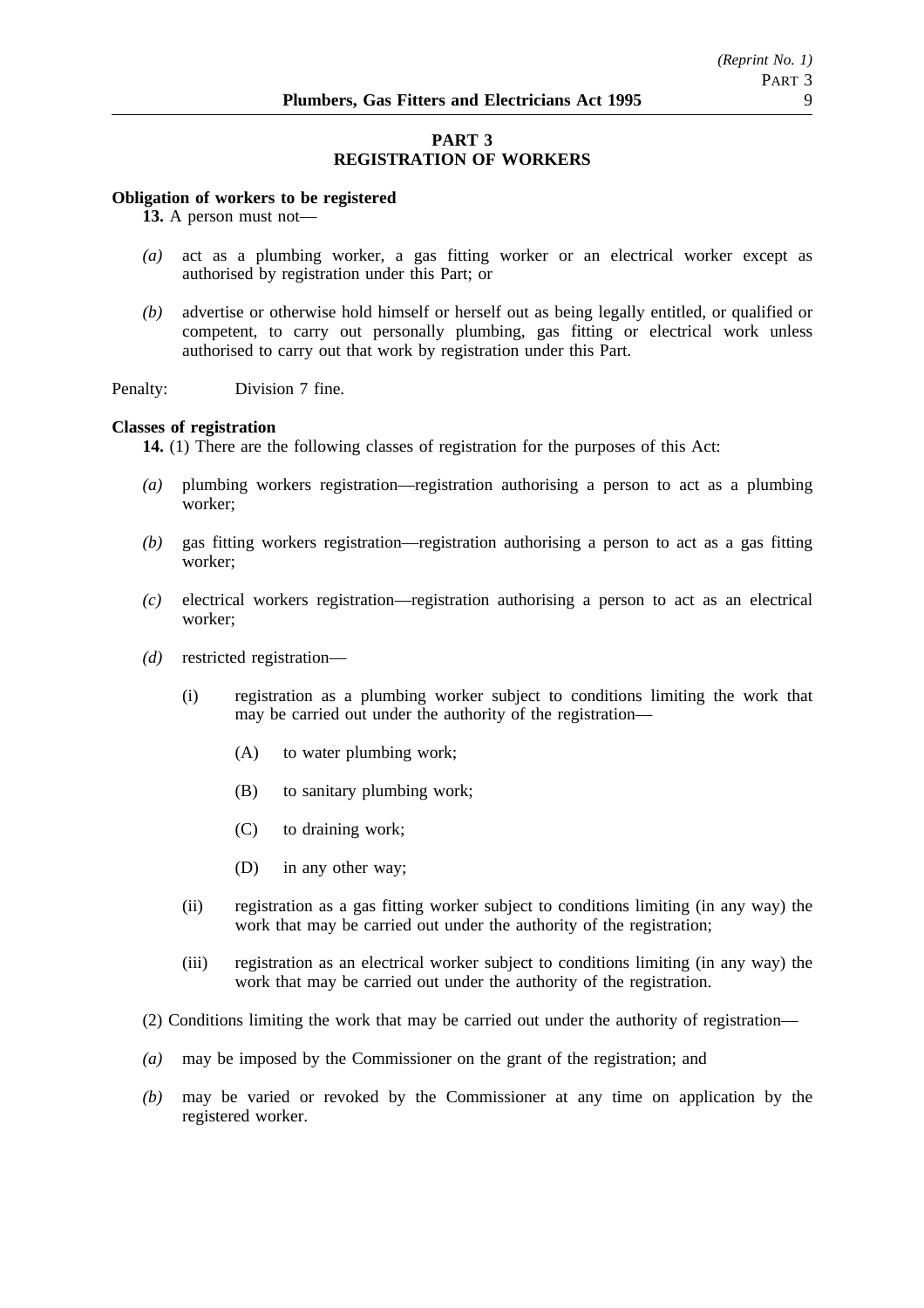#### **Application for registration**

- **15.** An application for registration must—
- *(a)* be made to the Commissioner in the manner and form approved by the Commissioner; and
- *(b)* be accompanied by the fee fixed by regulation.

### **Entitlement to be registered**

**16.** A natural person is entitled to be registered if the person has—

- *(a)* the qualifications and experience required by regulation for the kind of work authorised by the registration; or
- *(b)* subject to the regulations, qualifications and experience that the Commissioner considers appropriate having regard to the kind of work authorised by the registration.

### **Appeals**

**17.** (1) An applicant for registration may appeal to the Court against a decision of the Commissioner refusing the application.

(2) Subject to subsection (4), an appeal must be instituted within one month of the making of the decision appealed against or such longer period as the Court may allow.

(3) The Commissioner must, if so required by the applicant, state in writing the reasons for the Commissioner's decision to refuse the application.

(4) If the reasons of the Commissioner are not given in writing at the time of making the decision and the applicant (within one month of the making of the decision) requires the Commissioner to state the reasons in writing, the time for instituting an appeal runs from the time at which the applicant receives the written statement of those reasons.

(5) Except as determined by the Court, an appeal is to be conducted by way of a fresh hearing and for that purpose the Court may receive evidence given orally or, if the Court determines, by affidavit.

(6) The Court may, on the hearing of an appeal—

- *(a)* affirm the decision appealed against or rescind the decision and substitute a decision that the Court thinks appropriate; and
- *(b)* make any other order that the case requires (including an order for costs).

### **Duration of registration and fee and return**

**18.** (1) Registration remains in force (except for any period for which it is suspended) until—

- *(a)* the registration is surrendered or cancelled; or
- *(b)* the registered worker dies.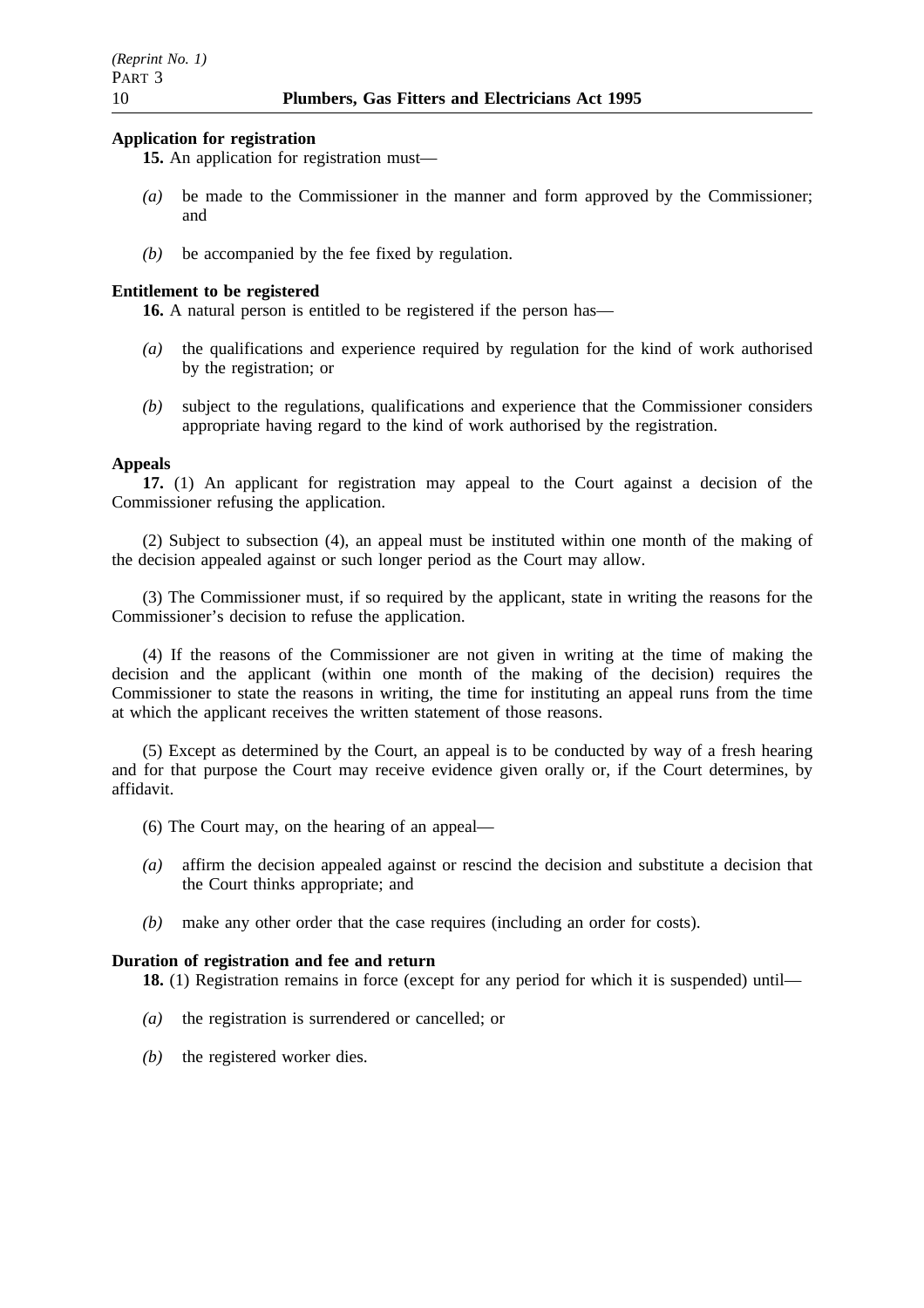- (2) A registered worker must, at intervals fixed by regulation—
- *(a)* pay to the Commissioner the fee fixed by regulation; and
- *(b)* lodge with the Commissioner a return in the manner and form required by the Commissioner.

(3) If a registered worker fails to pay the fee or lodge the return in accordance with subsection (2), the Commissioner may, by notice in writing, require the worker to make good the default and, in addition, to pay to the Commissioner the amount fixed by regulation as a penalty for default.

(4) If the registered worker fails to comply with the notice within 28 days after service of the notice, his or her registration is cancelled.

(5) The Commissioner must notify the worker in writing of the cancellation of his or her registration.

(6) A registered worker may surrender his or her registration.

(7) In this section—

"**registered worker**" includes a registered worker whose registration has been suspended.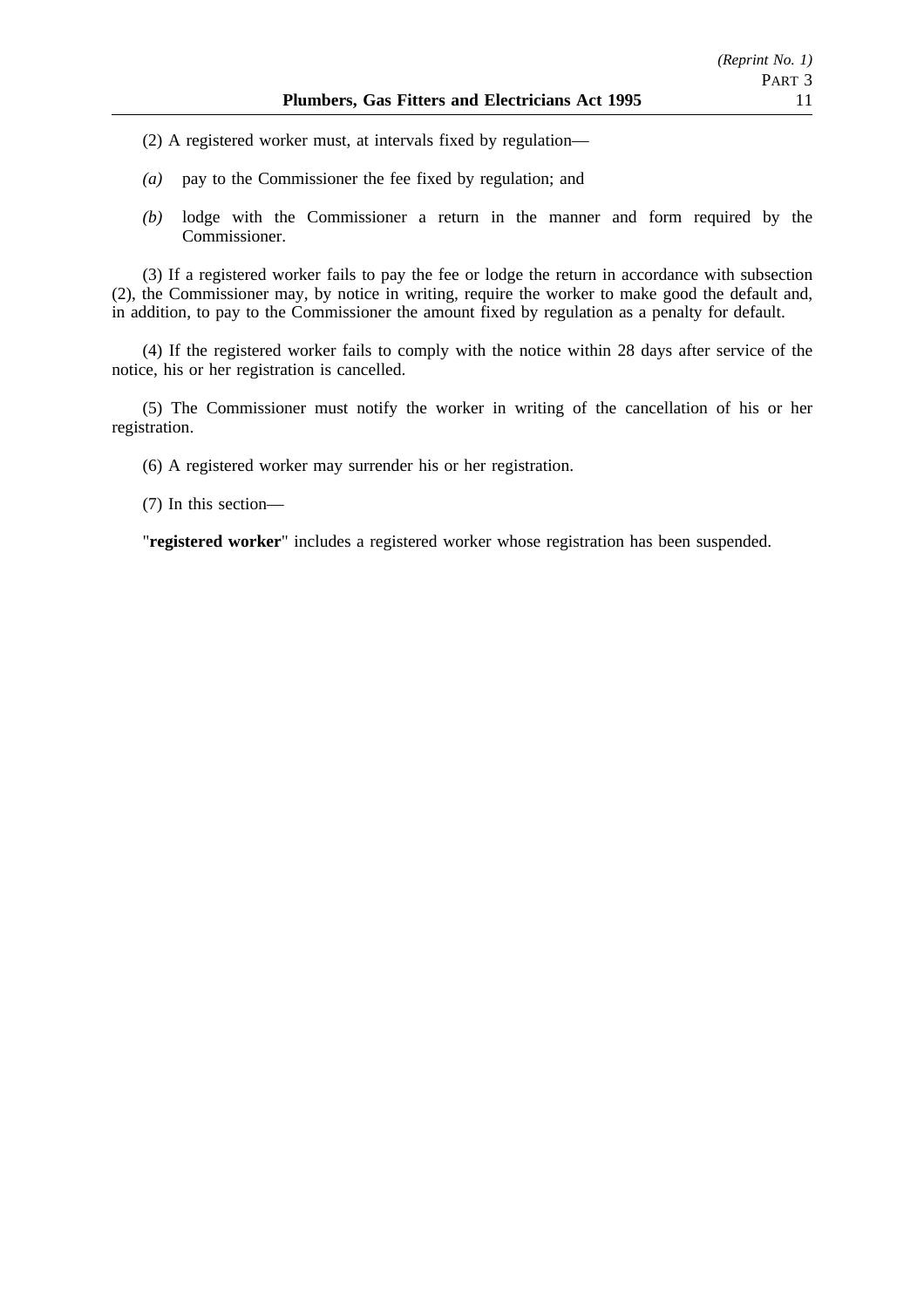## **PART 4 DISCIPLINE**

#### **Interpretation of Part**

**19.** In this Part—

"**contractor**" includes—

- *(a)* a former contractor; and
- *(b)* a person licensed as a contractor, whether or not carrying on business as a contractor; and
- *(c)* a person formerly licensed as a contractor;

"**director**" of a body corporate includes a former director of a body corporate;

"**worker**" includes—

- *(a)* a former worker; and
- *(b)* a person registered as a worker whether or not acting as a worker; and
- *(c)* a person formerly registered as a worker.

#### **Cause for disciplinary action**

**20.** (1) There is proper cause for disciplinary action against a contractor if—

- *(a)* licensing of the contractor was improperly obtained; or
- *(b)* the contractor has acted contrary to an assurance accepted by the Commissioner under the *Fair Trading Act 1987*; or
- *(c)* the contractor or another person has acted contrary to this Act or otherwise unlawfully, or improperly, negligently or unfairly, in the course of conducting, or being employed or otherwise engaged in, the business of the contractor; or
- *(d)* events have occurred such that the contractor would not be entitled to be licensed as a contractor if the contractor were to apply for a licence.
- (2) There is proper cause for disciplinary action against a worker if—
- *(a)* registration of the worker was improperly obtained; or
- *(b)* the worker has acted unlawfully, improperly, negligently or unfairly in the course of acting as a worker.

(3) Disciplinary action may be taken against each director of a body corporate that is a contractor if there is proper cause for disciplinary action against the body corporate.

(4) Disciplinary action may not be taken against a person in relation to the act or default of another if that person could not reasonably be expected to have prevented the act or default.

(5) This section applies in relation to conduct occurring before or after the commencement of this Act.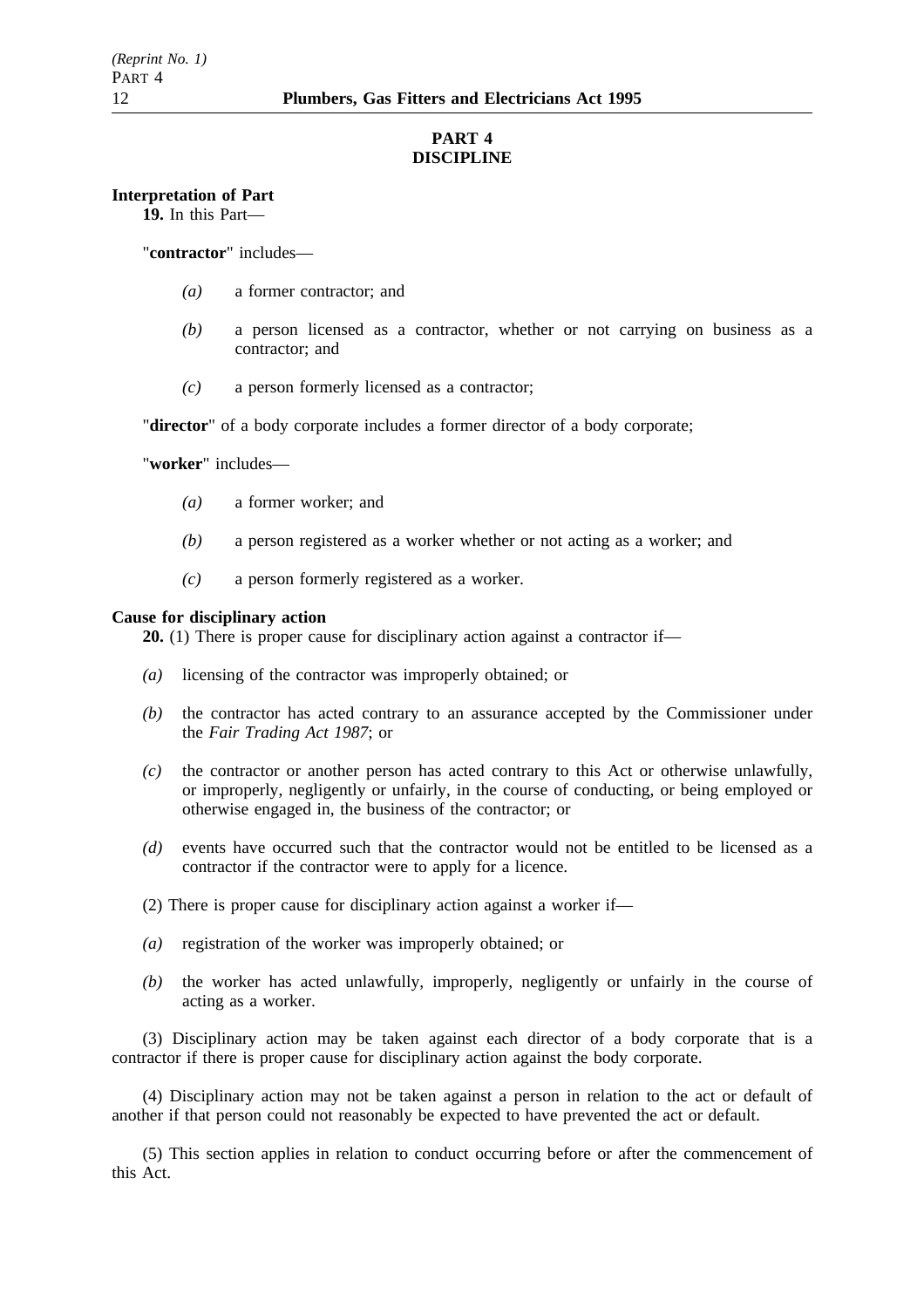### **Complaints**

**21.** The Commissioner or any other person may lodge with the Court a complaint setting out matters that are alleged to constitute grounds for disciplinary action under this Part.

#### **Hearing by Court**

**22.** (1) On the lodging of a complaint, the Court may conduct a hearing for the purpose of determining whether the matters alleged in the complaint constitute grounds for disciplinary action under this Part.

- (2) Without limiting the usual powers of the Court, the Court may during the hearing—
- *(a)* allow an adjournment to enable the Commissioner to investigate or further investigate matters to which the complaint relates; and
- *(b)* allow the modification of the complaint or additional allegations to be included in the complaint subject to any conditions as to adjournment and notice to parties and other conditions that the Court may think fit to impose.

### **Participation of assessors in disciplinary proceedings**

**23.** In any proceedings under this Part, the Court will, if the judicial officer who is to preside at the proceedings so determines, sit with assessors selected in accordance with schedule 1.

### **Disciplinary action**

**24.** (1) On the hearing of a complaint, the Court may, if it is satisfied on the balance of probabilities that there is proper cause for taking disciplinary action against the person to whom the complaint relates, by an order or orders do one or more of the following:

- *(a)* reprimand the person;
- *(b)* impose a fine not exceeding \$8 000 on the person;
- *(c)* in the case of a person who is licensed as a contractor or registered as a worker—
	- (i) impose conditions or further conditions on the licence or registration;
	- (ii) suspend the licence or registration for a specified period or until the fulfilment of stipulated conditions or until further order;
	- (iii) cancel the licence or registration;
- *(d)* disqualify the person from being licensed or registered under this Act;
- *(e)* prohibit the person from being employed or otherwise engaged in the business of a contractor;
- *(f)* prohibit the person from being a director of a body corporate that is a contractor.
- (2) The Court may—
- *(a)* stipulate that a disqualification or prohibition is to apply—
	- (i) permanently; or
	- (ii) for a specified period; or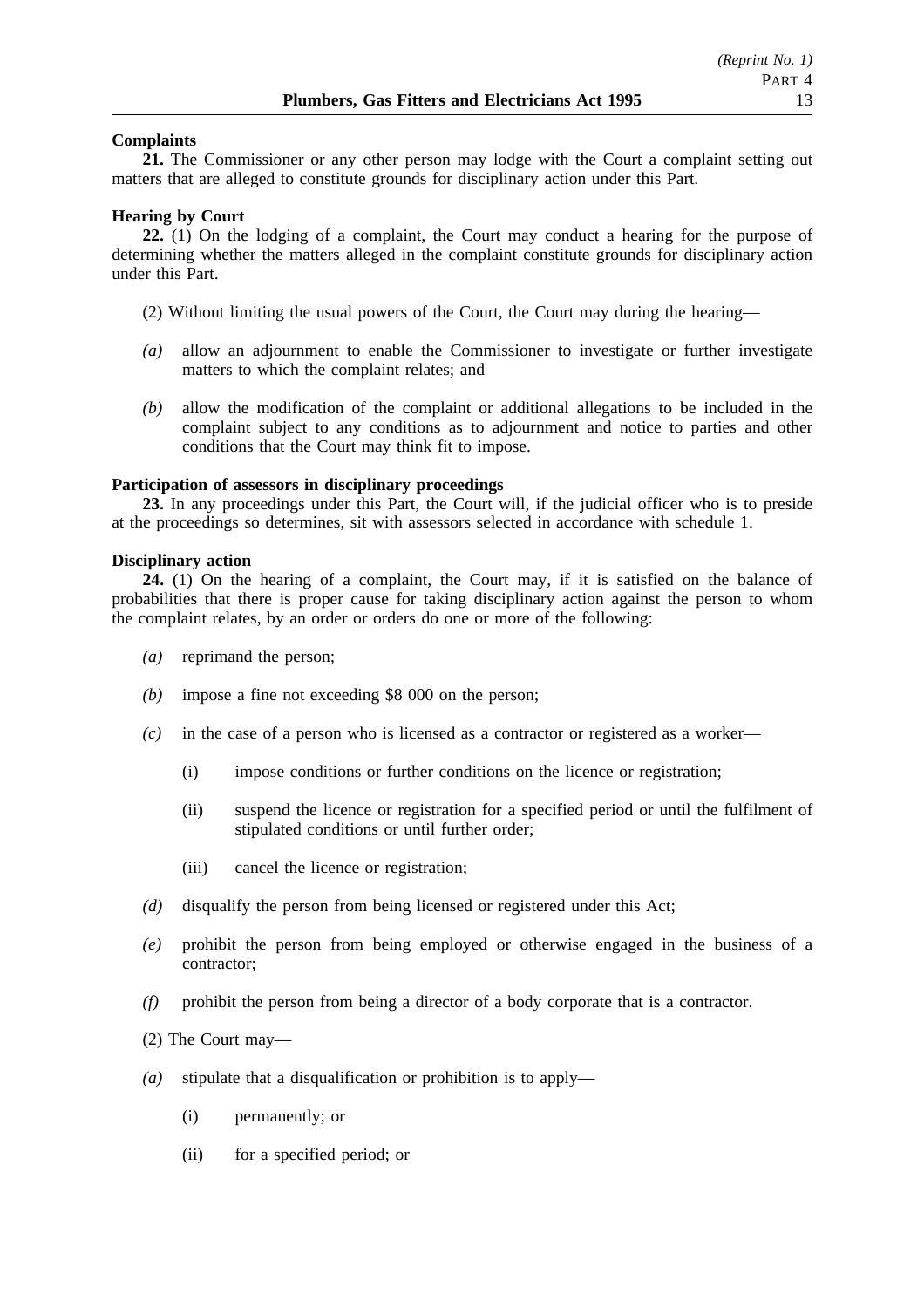## 14 **Plumbers, Gas Fitters and Electricians Act 1995**

- (iii) until the fulfilment of stipulated conditions; or
- (iv) until further order; or
- *(b)* stipulate that an order relating to a person is to have effect at a specified future time.

 $(3)$  If—

- *(a)* a person has been found guilty of an offence; and
- *(b)* the circumstances of the offence form, in whole or in part, the subject matter of the complaint,

the person is not liable to a fine under this section in respect of conduct giving rise to the offence.

### **Contravention of orders**

**25.** If a person—

- *(a)* is employed or otherwise engages in the business of a contractor; or
- *(b)* becomes a director of a body corporate that is a contractor,

in contravention of an order of the Court, that person and the contractor are each guilty of an offence.

Penalty: Division 3 fine or division 7 imprisonment.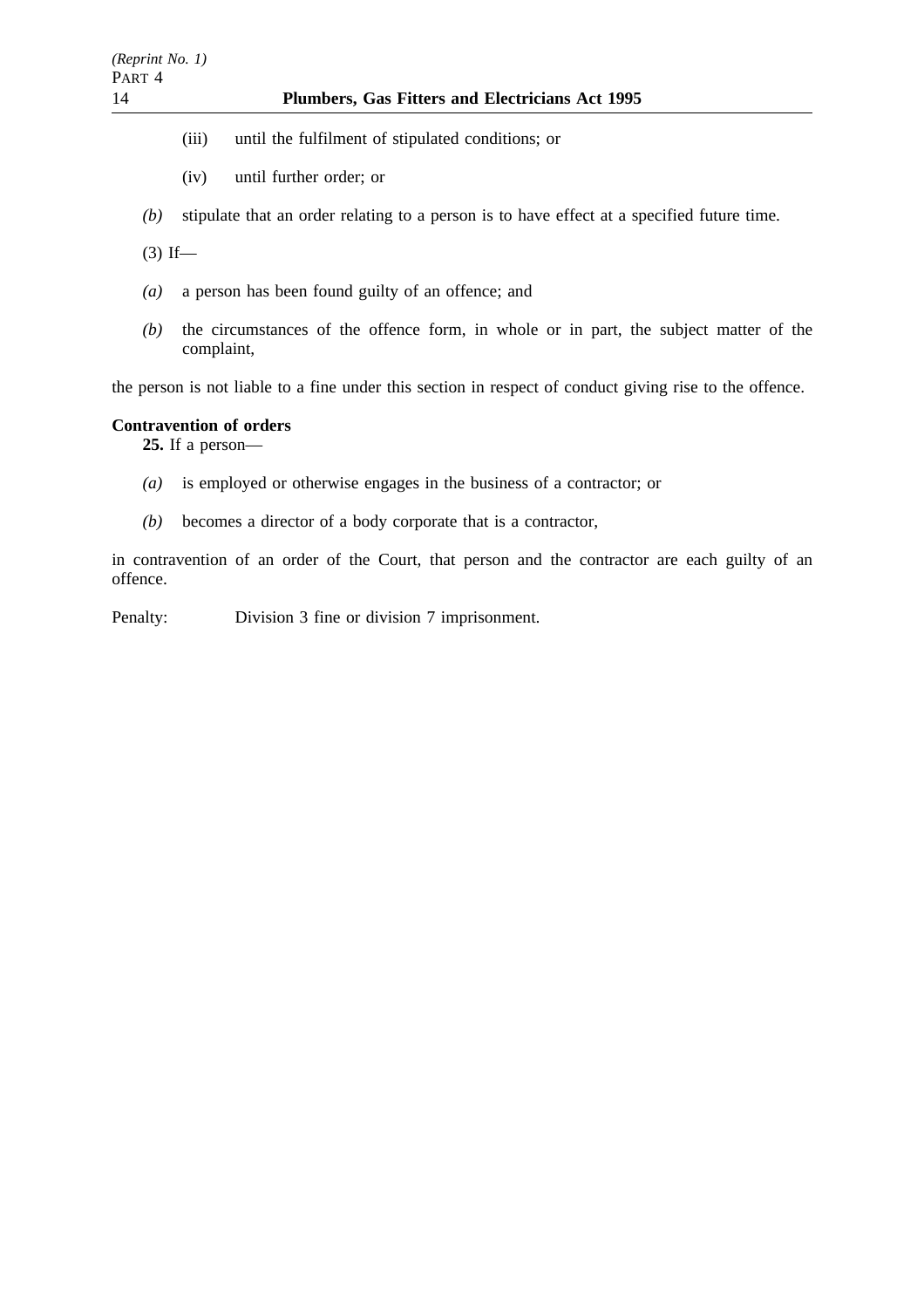## **PART 5 ADVISORY PANELS**

#### **Advisory panels**

**26.** (1) The Minister must establish the following panels in accordance with the regulations:

- *(a)* an advisory panel for plumbing and gas fitting; and
- *(b)* an advisory panel for electrical work.

(2) An advisory panel established for plumbing and gas fitting will have the following functions:

- *(a)* to advise the Commissioner in respect of licensing and registration of plumbing or gas fitting contractors and workers;
- *(b)* to advise and assist the Commissioner with respect to competency within the plumbing or gas fitting industries and the assessment of plumbing or gas fitting work;
- *(c)* to enquire into and report to the Minister or the Commissioner on any other matter referred to it by the Minister or Commissioner relating to plumbing or gas fitting work or the administration of this Act;
- *(d)* any function that the panel is requested or required to perform by an authority responsible for regulation of technical or safety aspects of the plumbing or gas fitting industries;
- *(e)* any other functions prescribed by regulation or prescribed by or under any other Act.
- (3) An advisory panel established for electrical work will have the following functions:
- *(a)* to advise the Commissioner in respect of licensing and registration of electrical contractors and workers;
- *(b)* to advise and assist the Commissioner with respect to competency within the electrical industry and the assessment of electrical work;
- *(c)* to enquire into and report to the Minister or the Commissioner on any other matter referred to it by the Minister or Commissioner relating to electrical work or the administration of this Act;
- *(d)* any function that the panel is requested or required to perform by an authority responsible for regulation of technical or safety aspects of the electrical industry;
- *(e)* any other functions prescribed by regulation or prescribed by or under any other Act.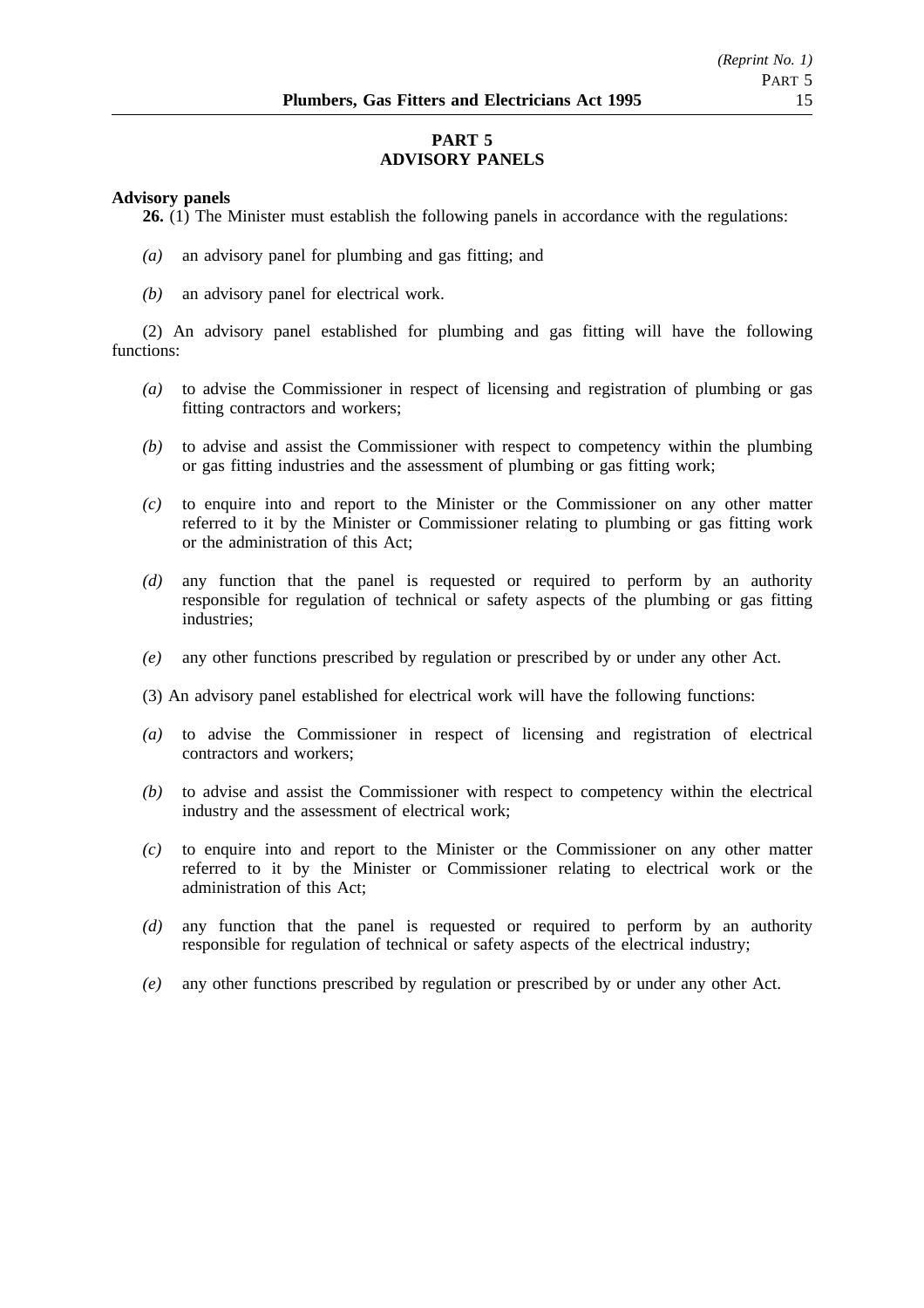### **PART 6 MISCELLANEOUS**

#### **Delegations**

**27.** (1) The Commissioner may delegate any of the Commissioner's functions or powers under this Act—

- *(a)* to a person employed in the Public Service; or
- *(b)* to the person for the time being holding a specified position in the Public Service; or
- *(c)* to any other person under an agreement under this Act between the Commissioner and an organisation representing the interests of persons affected by this Act.

(2) The Minister may delegate any of the Minister's functions or powers under this Act (except the power to direct the Commissioner).

- (3) A delegation under this section—
- *(a)* must be in writing; and
- *(b)* may be conditional or unconditional; and
- *(c)* is revocable at will; and
- *(d)* does not prevent the delegator from acting in any matter.

### **Agreement with professional organisation**

**28.** (1) The Commissioner may, with the approval of the Minister, make an agreement with an organisation representing the interests of persons affected by this Act under which the organisation undertakes a specified role in the administration or enforcement of this Act.

- (2) The agreement—
- *(a)* must be in writing and executed by the Commissioner and the organisation; and
- *(b)* may contain delegations by the Commissioner of functions or powers under this Act or the *Fair Trading Act 1987*; and
- *(c)* must set out any conditions governing the performance or exercise of functions or powers conferred on the organisation; and
- *(d)* must make provision for the variation and termination of the agreement by the Commissioner with the approval of the Minister or the organisation.

(3) The Commissioner may not delegate any of the following for the purposes of the agreement:

- *(a)* functions or powers under Part 2 or 3;
- *(b)* power to request the Commissioner of Police to investigate and report on matters under this Part;
- *(c)* power to commence a prosecution for an offence against this Act.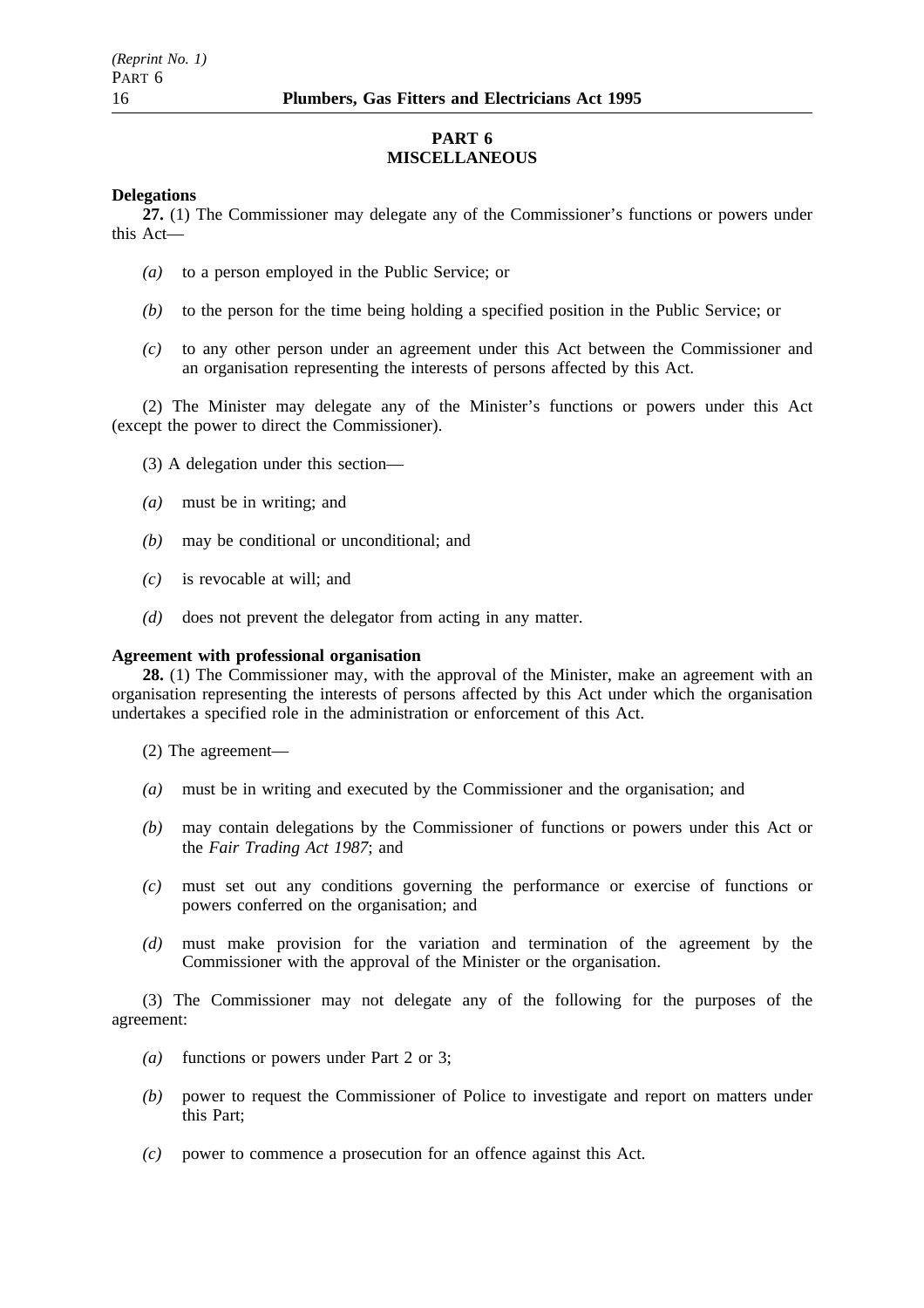- (4) A delegation by the Commissioner for the purposes of the agreement—
- *(a)* has effect subject to the conditions specified in the agreement; and
- *(b)* may be varied or revoked by the Commissioner in accordance with the terms of the agreement; and
- *(c)* does not prevent the Commissioner from acting in any matter.

(5) The Minister must, within six sitting days after the making of the agreement, cause a copy of the agreement to be laid before both Houses of Parliament.

### **Exemptions**

**29.** (1) The Minister may, on application by a person, exempt the person from compliance with a specified provision of this Act.

- (2) An exemption is subject to the conditions (if any) imposed by the Minister.
- (3) The Minister may, at his or her discretion, vary or revoke an exemption.
- (4) The grant or a variation or revocation of an exemption must be notified in the *Gazette*.

### **Registers**

**30.** (1) The Commissioner must keep—

- *(a)* a register of persons licensed as contractors; and
- *(b)* a register of persons registered as workers.
- (2) The Commissioner must record on the register—
- *(a)* disciplinary action taken against a person under this Act; and
- *(b)* a note of any assurance accepted by the Commissioner under the *Fair Trading Act 1987* in relation to a licensed contractor.
- (3) A person may inspect a register on payment of the fee fixed by regulation.

#### **Commissioner and proceedings before Court**

**31.** (1) The Commissioner is entitled to be joined as a party to any proceedings of the Court under this Act.

(2) The Commissioner may appear personally in any such proceedings or may be represented at the proceedings by counsel or a person employed in the Public Service.

#### **False or misleading information**

**32.** A person must not make a statement that is false or misleading in a material particular (whether by reason of the inclusion or omission of any particular) in any information provided, or record kept, under this Act.

- Penalty: *(a)* If the person made the statement knowing that it was false or misleading—division 5 fine;
	- *(b)* In any other case—division 7 fine.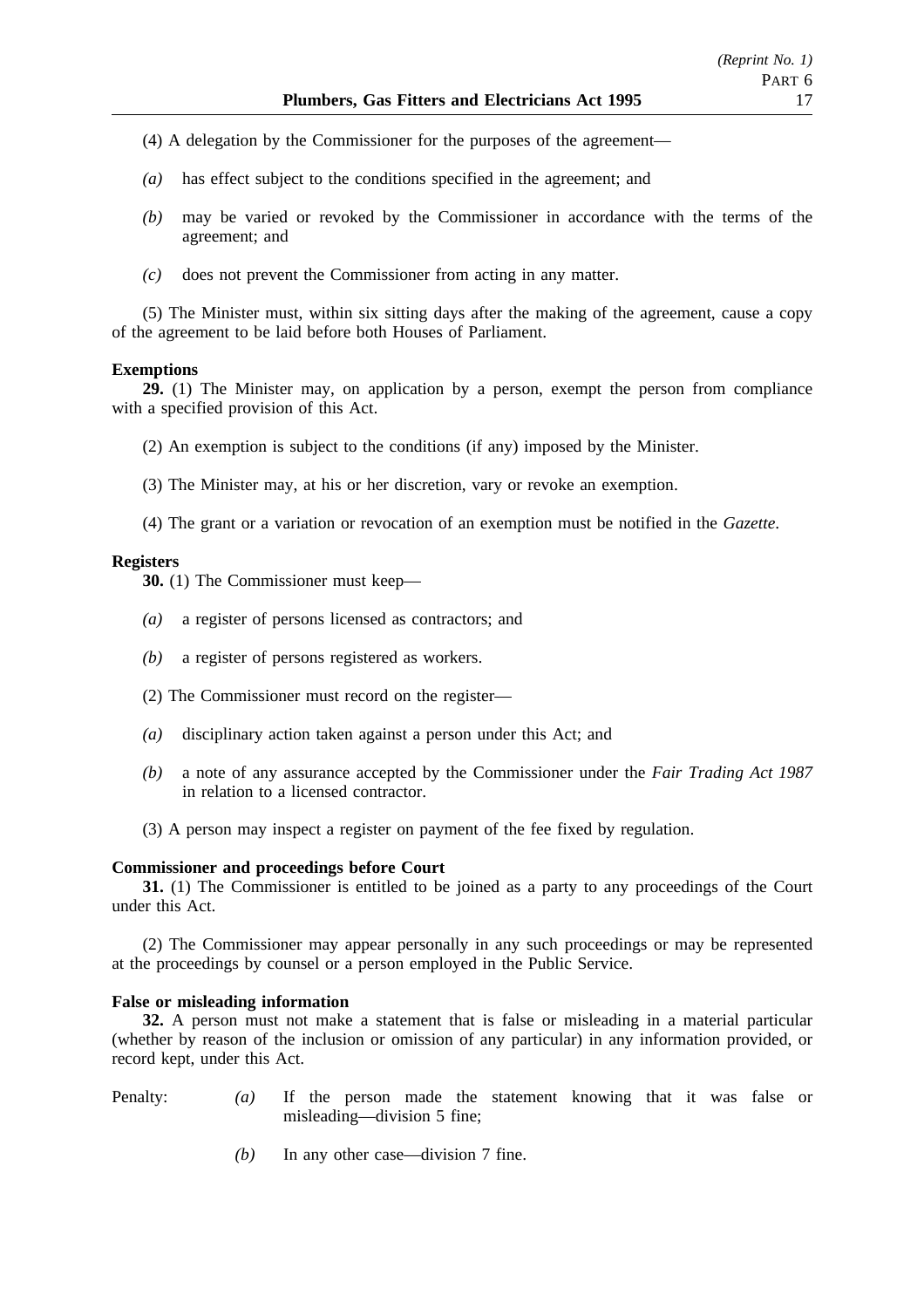#### **Name in which contractor may carry on business**

**33.** A licensed contractor must not carry on business as a contractor except in the name in which the contractor is licensed or in a business name registered by the contractor under the *Business Names Act 1963* of which the Commissioner has been given prior notice in writing.

| Penalty:       | Division 7 fine. |
|----------------|------------------|
| Expiation fee: | Division 10 fee. |

#### **Statutory declaration**

**34.** Where a person is required to provide information to the Commissioner, the Commissioner may require the information to be verified by statutory declaration and, in that event, the person will not be taken to have provided the information as required unless it has been verified in accordance with the requirements of the Commissioner.

#### **Investigations**

**35.** The Commissioner of Police must, at the request of the Commissioner, investigate and report on any matter relevant to—

- *(a)* the determination of an application under this Act; or
- *(b)* a matter that might constitute proper cause for disciplinary action under this Act.

#### **General defence**

**36.** It is a defence to a charge of an offence against this Act if the defendant proves that the offence was not committed intentionally and did not result from any failure on the part of the defendant to take reasonable care to avoid the commission of the offence.

## **Liability for act or default of officer, employee or agent**

**37.** For the purposes of this Act, an act or default of an officer, employee or agent of a person carrying on a business will be taken to be an act or default of that person unless it is proved that the officer, employee or agent acted outside the scope of his or her actual, usual and ostensible authority.

#### **Offences by bodies corporate**

**38.** Where a body corporate is guilty of an offence against this Act, each director of the body corporate is, subject to the general defence under this Part, guilty of an offence and liable to the same penalty as may be imposed for the principal offence.

### **Continuing offence**

**39.** (1) A person convicted of an offence against a provision of this Act in respect of a continuing act or omission—

- *(a)* is liable, in addition to the penalty otherwise applicable to the offence, to a penalty for each day during which the act or omission continued of not more than one-tenth of the maximum penalty prescribed for that offence; and
- *(b)* is, if the act or omission continues after the conviction, guilty of a further offence against the provision and liable, in addition to the penalty otherwise applicable to the further offence, to a penalty for each day during which the act or omission continued after the conviction of not more than one-tenth of the maximum penalty prescribed for the offence.

(2) Where an offence consists of an omission to do something that is required to be done, the omission will be taken to continue for as long as the thing required to be done remains undone after the end of the period for compliance with the requirement.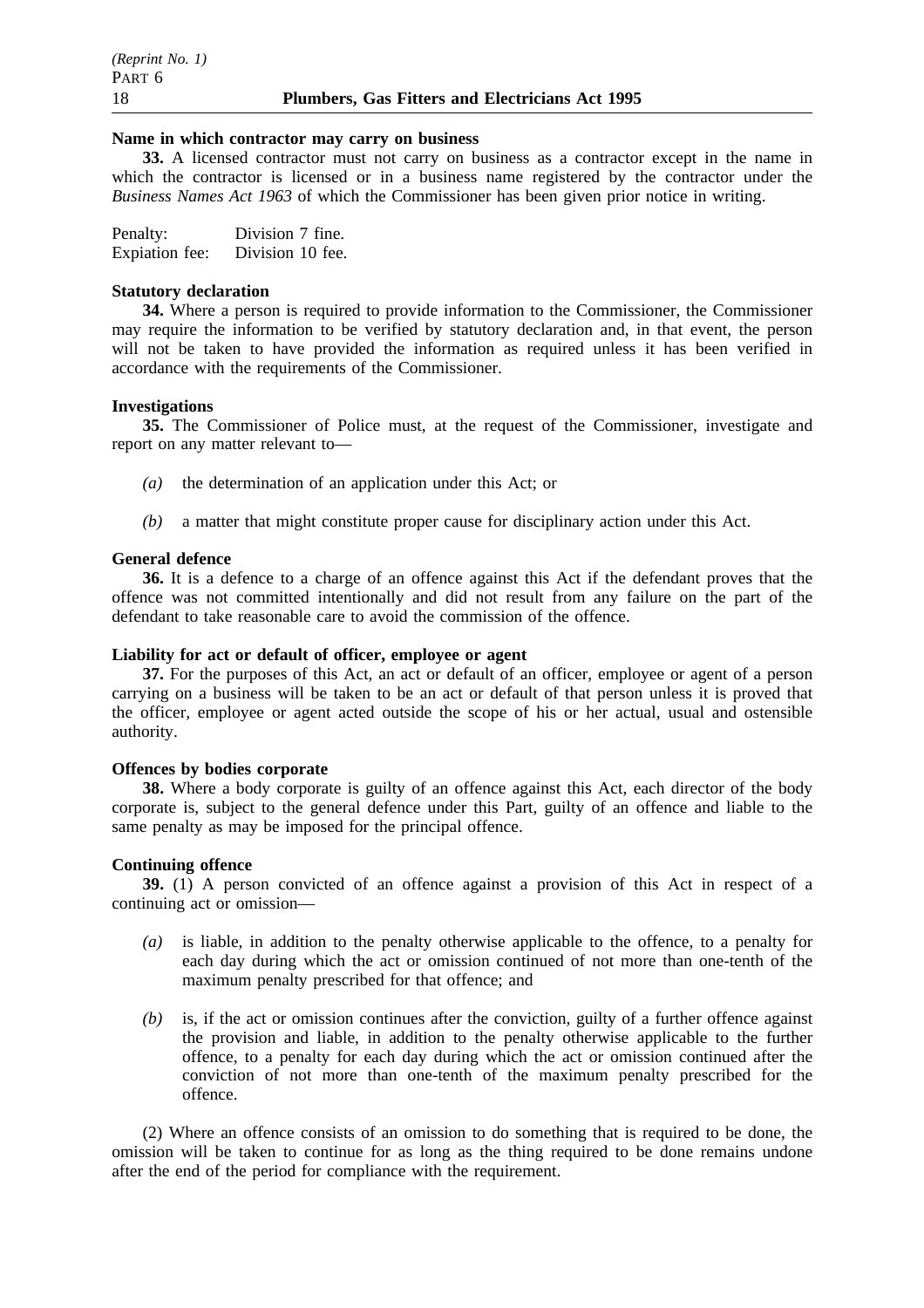#### **Prosecutions**

**40.** (1) Proceedings for an offence against this Act must be commenced within two years after the date on which the offence is alleged to have been committed or, with the authorisation of the Minister, at a later time within five years after that date.

- (2) A prosecution for an offence against this Act cannot be commenced except by—
- *(a)* the Commissioner; or
- *(b)* an authorised officer under the *Fair Trading Act 1987*; or
- *(c)* a person who has the consent of the Minister to commence the prosecution.

(3) In any proceedings, an apparently genuine document purporting to be a certificate of the Minister certifying authorisation of, or consent to, a prosecution for an offence against this Act will be accepted, in the absence of proof to the contrary, as proof of the authorisation or consent.

### **Evidence**

**41.** In any proceedings, an apparently genuine document purporting to be a certificate of the Commissioner certifying—

- *(a)* that a person was or was not licensed as a contractor on a specified date; or
- *(b)* that a person was or was not registered as a worker on a specified date,

will be accepted, in the absence of proof to the contrary, as proof of the matters so certified.

#### **Service of documents**

**42.** (1) Subject to this Act, a notice or document required or authorised by this Act to be given to or served on a person may—

- *(a)* be served on the person personally; or
- *(b)* be posted in an envelope addressed to the person—
	- (i) at the person's last known address; or
	- (ii) where the person is a licensed contractor or registered worker—at the person's address for service; or
- *(c)* where the person is a licensed contractor—be left for the person at the address for service with someone apparently over the age of 16 years; or
- *(d)* be transmitted by facsimile transmission to a facsimile number provided by the person (in which case the notice or document will be taken to have been given or served at the time of transmission).

(2) The address for service of a licensed contractor or registered worker is the address of which the Commissioner has been last notified in writing by the contractor or worker as the contractor's or worker's address for service.

## **Annual report**

**43.** (1) The Commissioner must, on or before 31 October in each year, submit to the Minister a report on the administration of this Act during the period of 12 months ending on the preceding 30 June.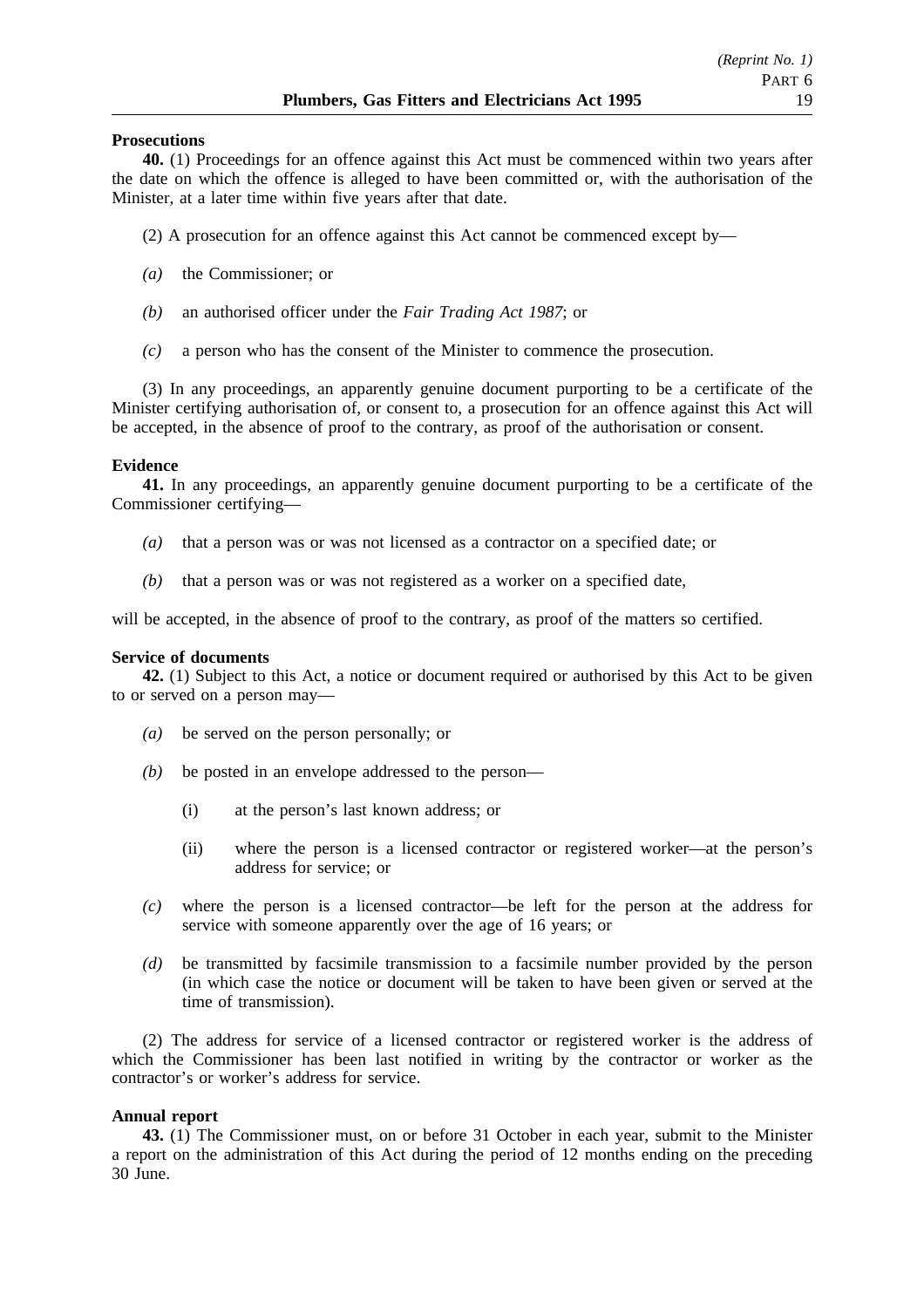(2) The Minister must, within six sitting days after receipt of the report, cause a copy of the report to be laid before each House of Parliament.

#### **Regulations**

**44.** (1) The Governor may make such regulations as are contemplated by, or necessary or expedient for the purposes of, this Act.

- (2) Without limiting the generality of subsection (1), the regulations may—
- *(a)* require licensed contractors or registered workers to comply with a code of conduct or practice;
- *(b)* fix fees to be paid in respect of any matter under this Act and provide for the recovery, refund, waiver or reduction of such fees;
- *(c)* exempt (conditionally or unconditionally) classes of persons or activities from the application of this Act or specified provisions of this Act;
- *(d)* impose a penalty (not exceeding a division 7 fine) for contravention of, or noncompliance with, a regulation;
- *(e)* fix expiation fees, not exceeding a division 7 fee, for alleged offences against the regulations.
- (3) Regulations under this Act—
- *(a)* may be of general application or limited application;
- *(b)* may make different provision according to the matters or circumstances to which they are expressed to apply;
- *(c)* may provide that a matter or thing in respect of which regulations may be made is to be determined according to the discretion of the Commissioner or the Minister.

(4) The regulations may operate by reference to a specified code as in force at a specified time or as in force from time to time.

- (5) If a code is referred to in the regulations—
- *(a)* a copy of the code must be kept available for inspection by members of the public, without charge and during normal office hours, at an office determined by the Minister; and
- *(b)* evidence of the contents of the code may be given in any legal proceedings by production of a document apparently certified by the Minister to be a true copy of the code.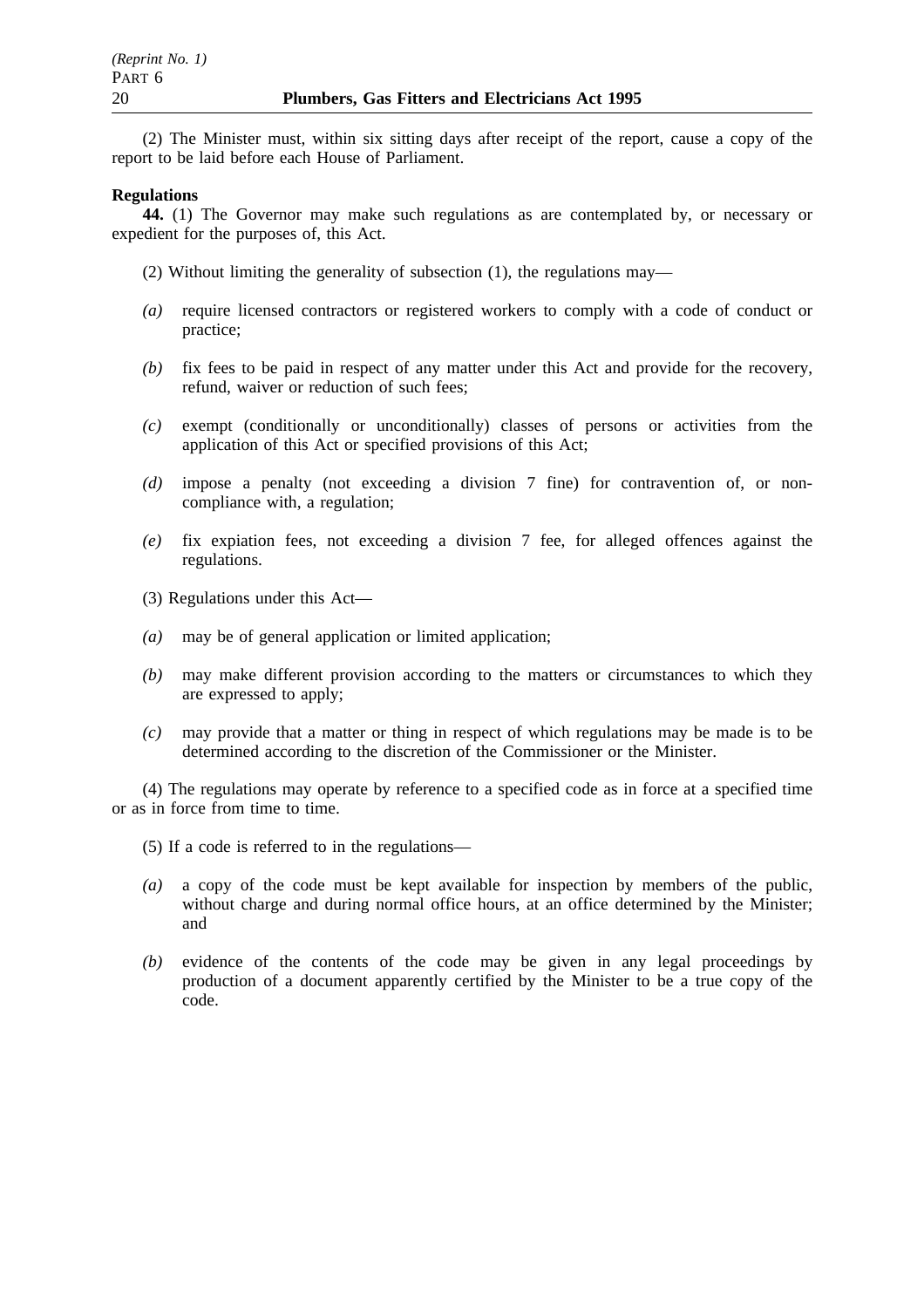#### **SCHEDULE 1**

#### *Appointment and Selection of Assessors for Court*

(1) The Minister must establish a panel of persons who may sit as assessors consisting of persons representative of persons involved in work regulated under this Act.

(2) The Minister must establish a panel of persons who may sit as assessors consisting of persons representative of members of the public who deal with persons referred to in subclause (1).

(3) A member of a panel is to be appointed by the Minister for a term of office not exceeding three years and on conditions determined by the Minister and specified in the instrument of appointment.

(4) A member of a panel is, on the expiration of a term of office, eligible for reappointment.

(5) Subject to subclause (6), if assessors are to sit with the Court in proceedings under Part 4, the judicial officer who is to preside at the proceedings on the complaint must select one member from each of the panels to sit with the Court in the proceedings.

(6) A member of a panel who has a personal or a direct or indirect pecuniary interest in a matter before the Court is disqualified from participating in the hearing of the matter.

(7) If an assessor dies or is for any reason unable to continue with any proceedings, the Court constituted of the judicial officer who is presiding at the proceedings and the other assessor may, if the judicial officer so determines, continue and complete the proceedings.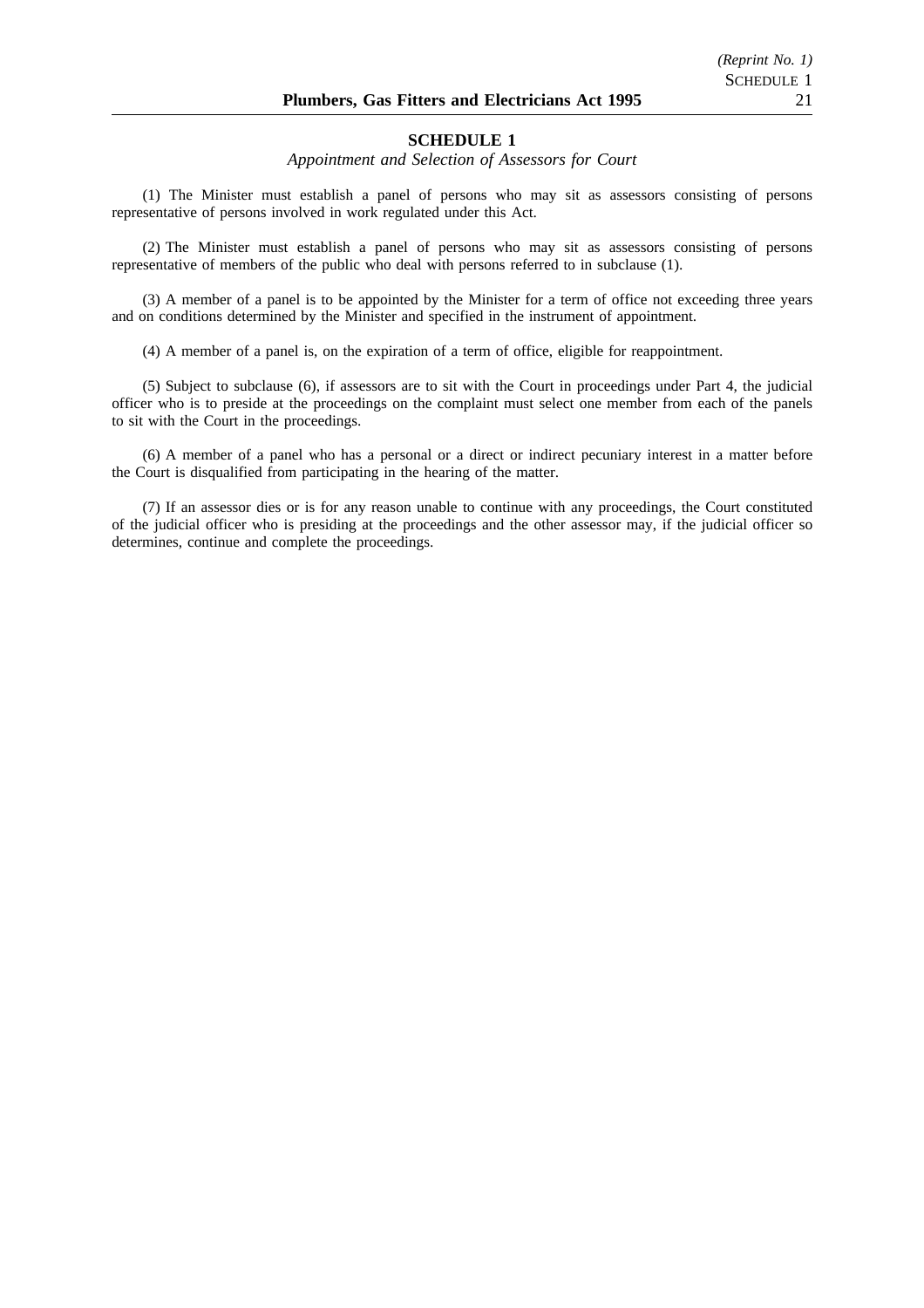#### **SCHEDULE 2**

*Repeal and Transitional Provisions*

#### **Repeal**

**1.** The following are repealed:

- *(a)* the *Electrical Workers and Contractors Licensing Act 1966*;
- *(b)* section 28 of the *Gas Act 1988*;
- *(c)* section 17B of the *Sewerage Act 1929*;
- *(d)* paragraph XIV of section 10(1) of the *Waterworks Act 1932*.

#### **Transitional**

**2.** (1) In this clause—

"**former provisions**" means—

- *(a)* the *Electrical Workers and Contractors Licensing Act 1966*;
- *(b)* section 28 of the *Gas Act 1988*;
- *(c)* section 17B of the *Sewerage Act 1929*;
- *(d)* paragraph XIV of section 10(1) of the *Waterworks Act 1932*;
- *(e)* regulations under any of the above Acts or provisions.

(2) Despite the other provisions of this Act but subject to this clause, the Commissioner must grant to a person holding a licence, registration or other authority under the former provisions immediately before the commencement of this Act a licence or registration of such a class and subject to such conditions as may be required to authorise the person to continue to carry on the business or carry out the work that was authorised by the licence, registration or other authority under the former provisions.

- $(3)$  A licence or registration to be granted to a person under subclause  $(2)$  may be granted—
- *(a)* without any requirement for an application to be made or a fee to be paid; and
- *(b)* at any time before the date that was fixed under the former provisions as the next date of expiry of the licence, registration or other authority held by the person under the former provisions immediately before the commencement of this Act; and
- *(c)* so as to have effect from a date specified by the Commissioner.

(4) Until a licence or registration is granted under this clause to a person referred to in subclause (2), the licence, registration or other authority held by the person under the former provisions continues in force, subject to this Act, as if it were a licence or registration (as the case may require) under this Act authorising the person to carry on the business or carry out the work that was authorised by the licence, registration or other authority under the former provisions.

(5) Despite the other provisions of this Act, a person granted a licence or registration under this clause is not required to pay an annual licence fee or registration fee or lodge an annual return until the date that was fixed under the former provisions as the next date of expiry of the licence, registration or other authority held by the person under the former provisions immediately before the commencement of this Act.

(6) In any proceedings, an apparently genuine document purporting to be a certificate of the Commissioner certifying that a person was or was not the holder of a specified licence, registration or other authority under the former provisions on a specified date will be accepted, in the absence of proof to the contrary, as proof of the matters so certified.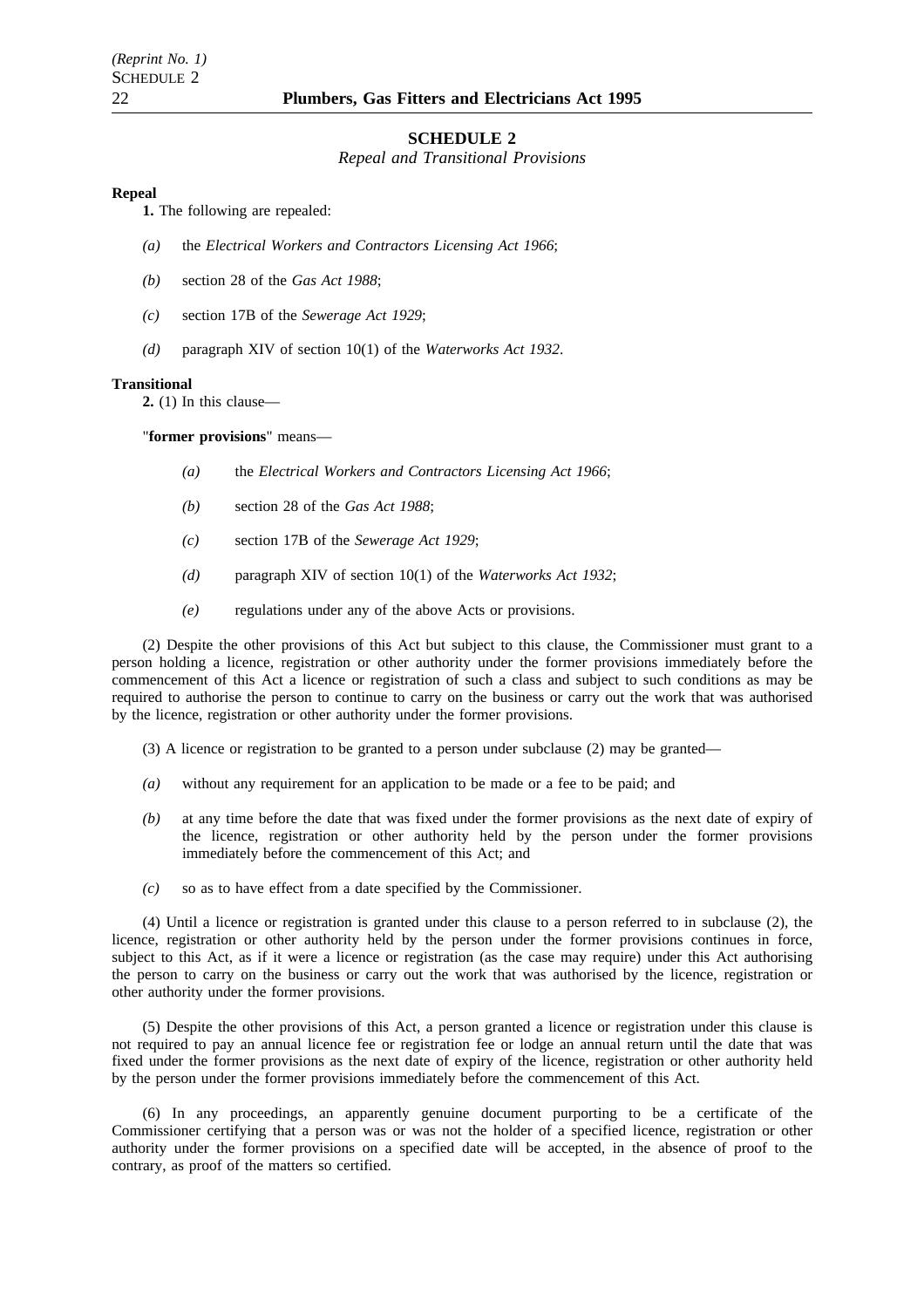## **APPENDIX 1**

#### **LEGISLATIVE HISTORY**

#### **Transitional Provisions**

(*Transitional provision from Statutes Amendment and Repeal (Common Expiation Scheme) Act 1996, s. 5*)

5. An Act repealed or amended by this Act will continue to apply (as in force immediately prior to the repeal or amendment coming into operation) to an expiation notice issued under the repealed or amended Act.

#### **Legislative History**

Section 33: amended by 34, 1996, s. 4 (Sched. cl. 27)<br>Section 44(2): amended by 34, 1996, s. 4 (Sched. cl. 27) amended by 34, 1996, s. 4 (Sched. cl. 27)